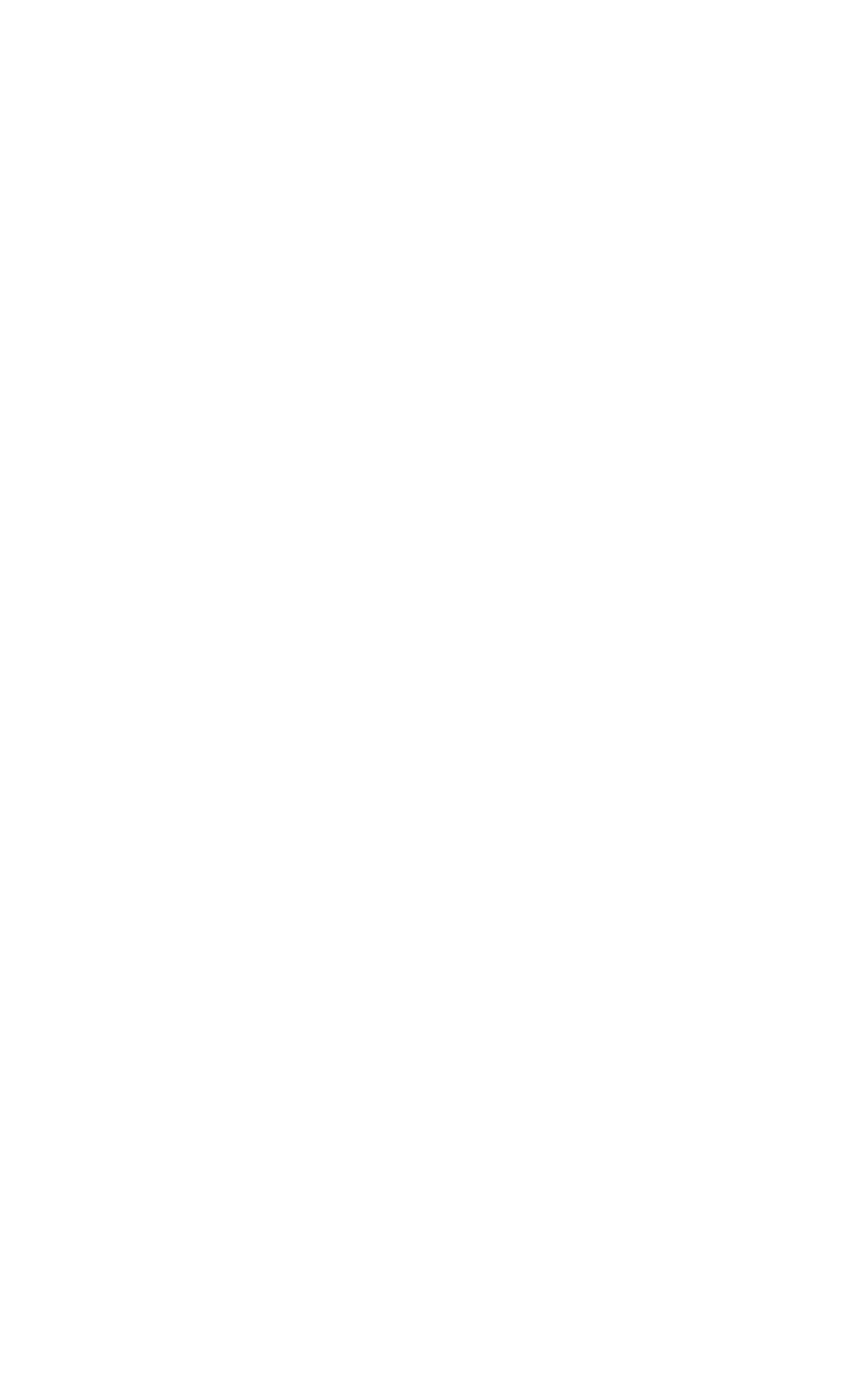# Gender Policy, 2020



#### **NEPAL FEDERATION OF INDIGENOUS NATIONALITIES**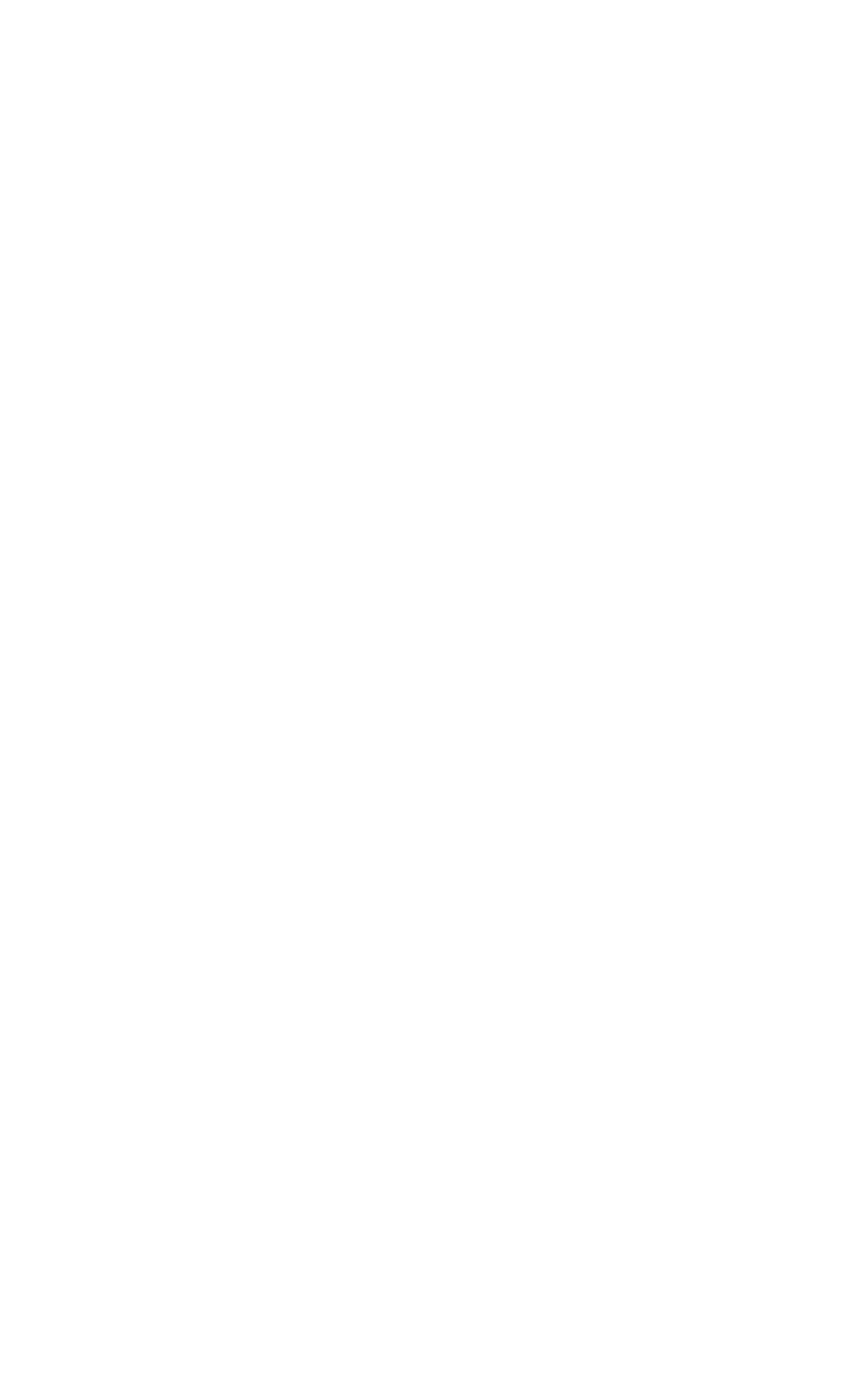# **TABLE OF CONTENTS**

| Part I                     | <b>ACRONYMS</b><br><b>PREAMBLE</b>                                                                                           | 4<br>5                   |
|----------------------------|------------------------------------------------------------------------------------------------------------------------------|--------------------------|
| $1_{-}$<br>2.<br>3.        | Introduction<br>1.1. Background and rationale<br>1.2. National context<br>Institutional background<br>Need for gender policy | 8<br>8<br>11<br>12<br>16 |
| Part II<br>4.              | Operational guidelines                                                                                                       | 20                       |
| Part III<br>5.<br>6.<br>7. | Implementation and accountability<br>Policy and legal reforms<br>Operational definitions                                     | 32<br>33<br>33           |
|                            | ANNEXE – List of Departs                                                                                                     |                          |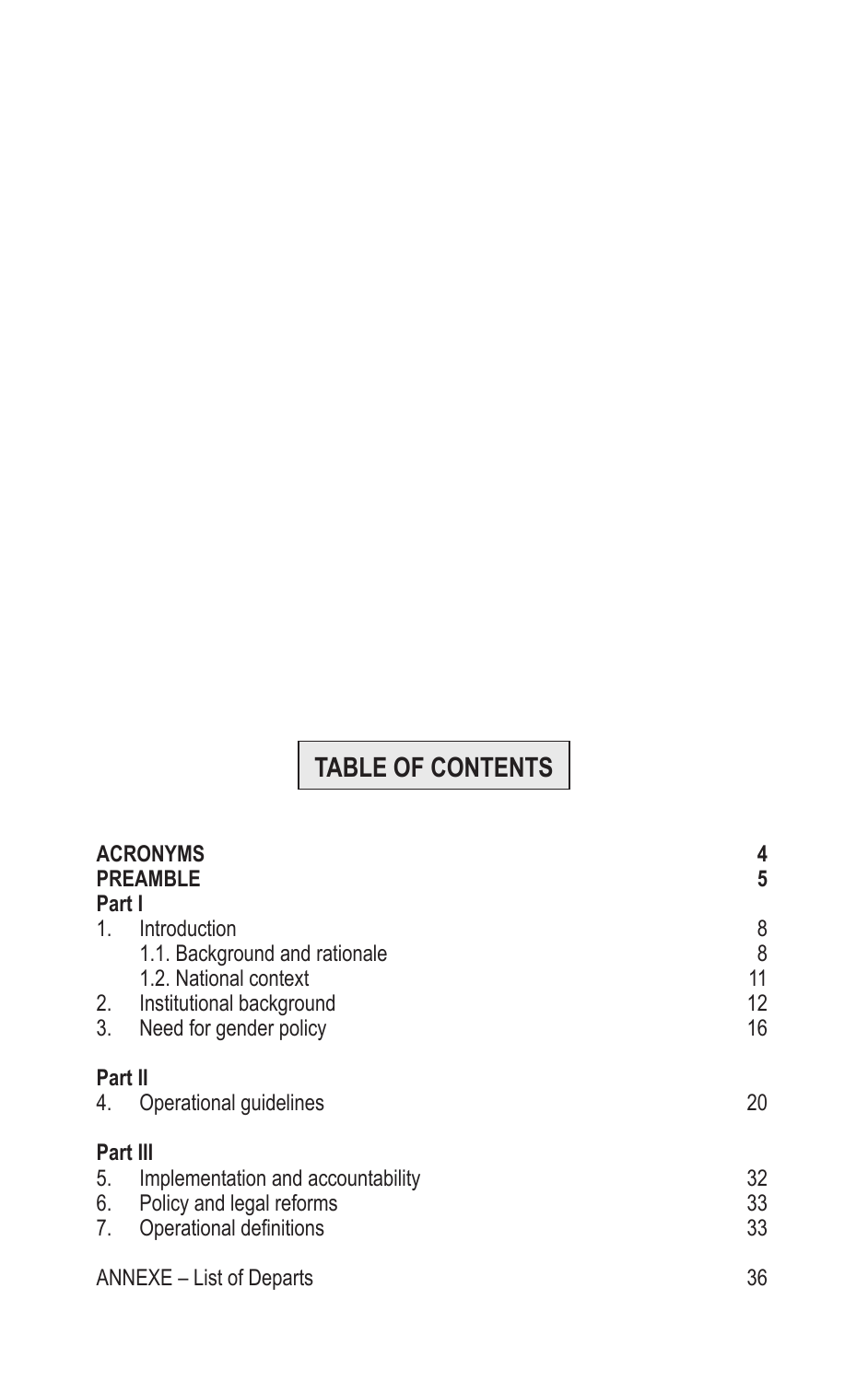# ACRONYMS

| <b>BPfA</b>   | Beijing Platform for Action                                        |
|---------------|--------------------------------------------------------------------|
| <b>CEDAW</b>  | Convention on the Elimination of All Forms of Discrimination       |
|               | against Women                                                      |
| <b>CESCR</b>  | <b>ICESCR International Covenant on Economic, Social and</b>       |
|               | <b>Cultural Rights</b>                                             |
| <b>ICCPR</b>  | <b>ICCPR International Covenant on Civic and Political Rights,</b> |
| <b>ICERD</b>  | International Convention on the Elimination of All Forms of        |
|               | Racial Discrimination                                              |
| ILO.          | International Labour Organization                                  |
| <b>MoWCSW</b> | Ministry of Women, Children and Social Welfare                     |
| <b>NEFIN</b>  | Nepal Federation of Indigenous Nationalities                       |
| <b>NPA</b>    | National Plan of Action                                            |
| <b>UDHR</b>   | Universal Declaration of Human Rights                              |
| UN            | <b>United Nations</b>                                              |
| <b>UNDRIP</b> | United Nations Declaration on the Rights of Indigenous Peoples     |
|               |                                                                    |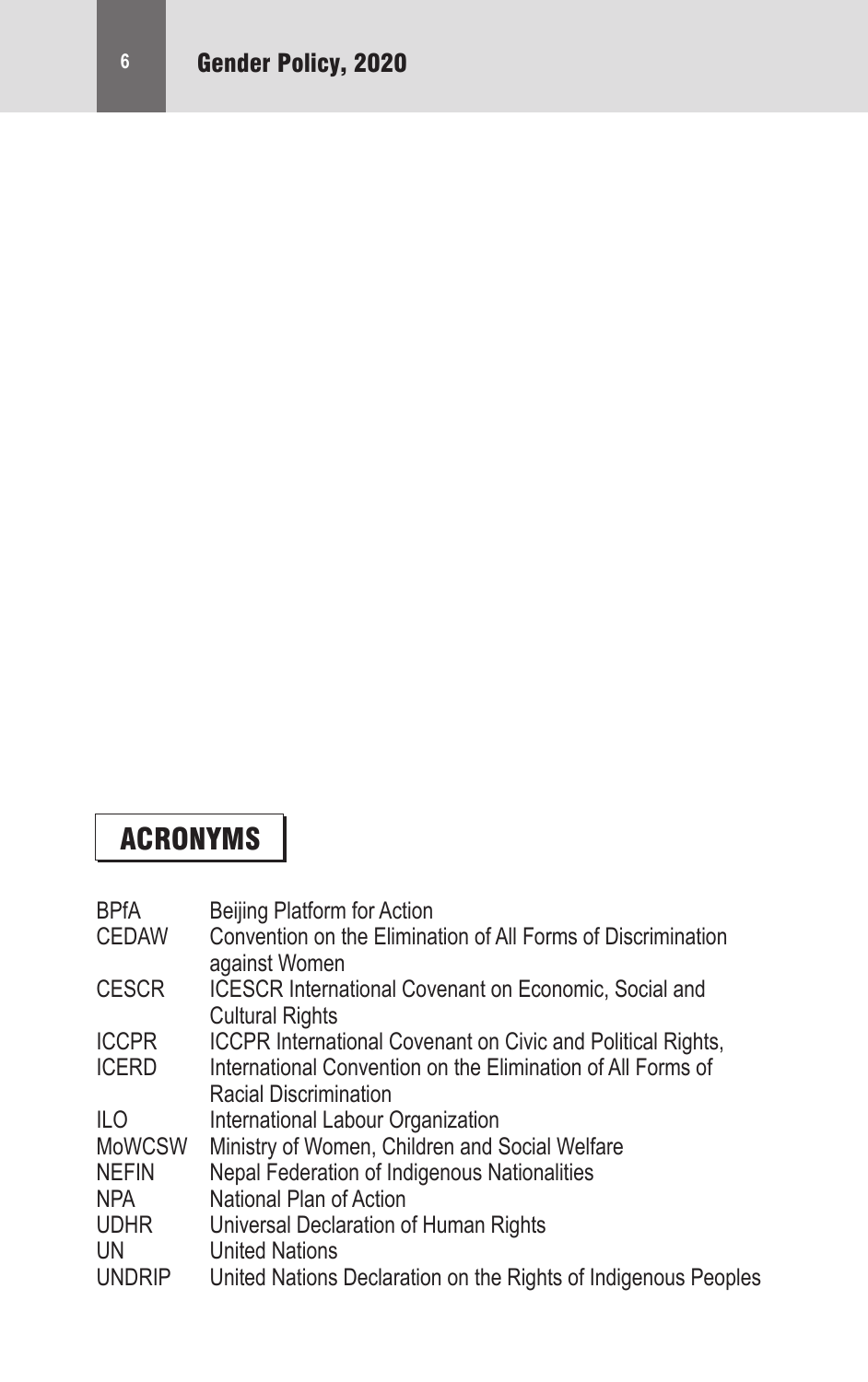## **PREAMBLE**

'Gender concern' as a crucial imperative is established in all development and human rights conventions. Women, who make up more than half the world's population, were invisible and ignored in the development context prior to the 1970s. Different negative impacts, especially on women and girls in development activities, showed that 'gender neutral' laws and approaches in the development field failed to ensure equality as the laws were unable to perceive women as different and historically disadvantaged, and that they needed special treatment and protection. 'Gender neutral' approaches did not question a person's gender constraints or his/ her access to resources and participation in decision-making processes. The shift to rights-based approach emerged with the United Nations Declaration on the Right to Development in 1986 which embraced gender equality as a central component in development.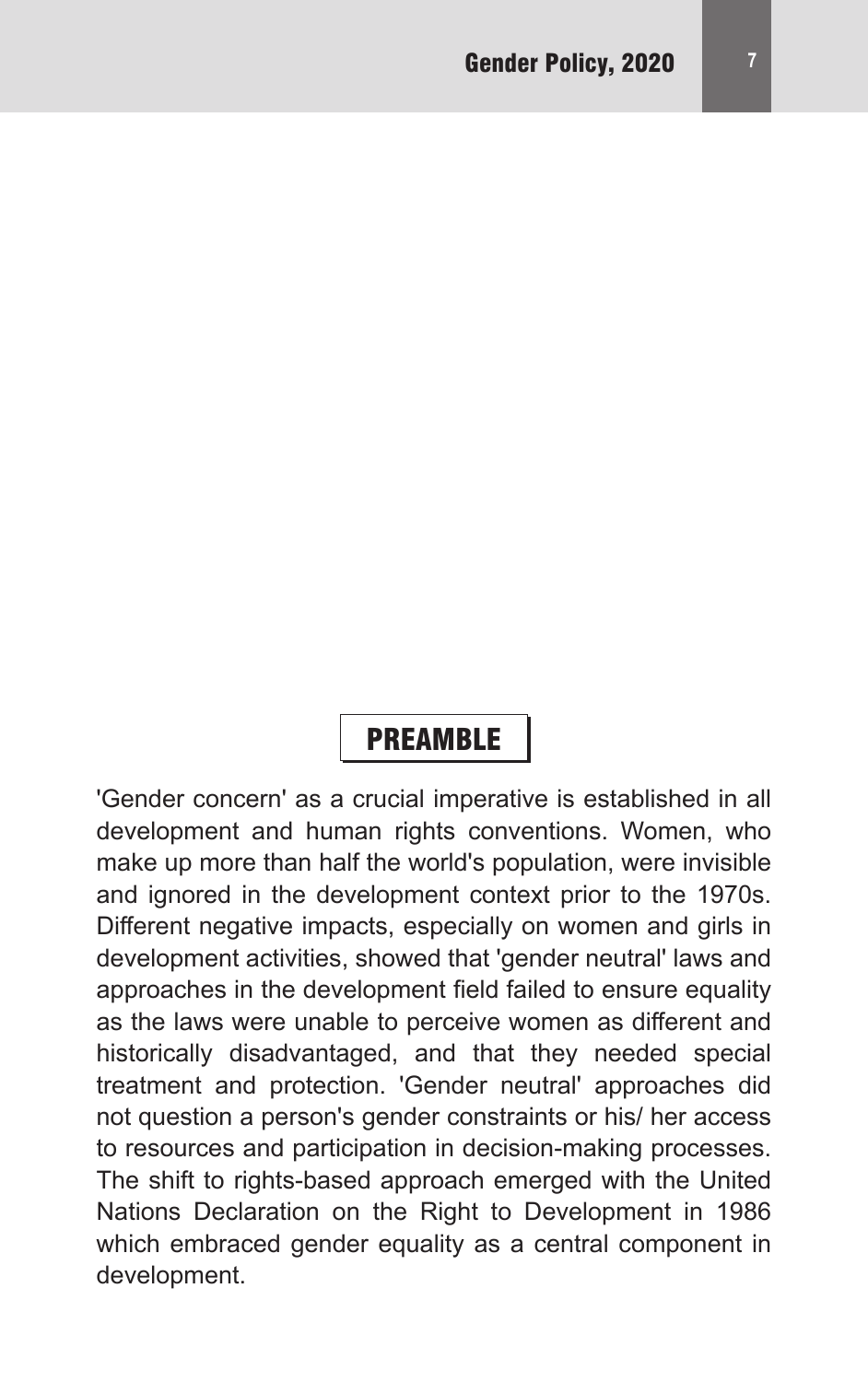The four world conferences on women starting from the Mexico Conference (1975) to the Beijing Conference (1995) also helped identify and analyze women's concerns worldwide. The Third World Conference on Women (1985) held in Nairobi, Kenya, forged the common ground that women as a category are not a 'homogenous group'. They converged on a common platform based on 'diversity' rather than 'homogeneity' (Kabeer, 1994).<sup>1</sup> So, the global feminist movement also introduced 'gender' as the central theoretical concept in development research. A 'gender perspective in development' was then brought into the center stage of development. The Convention on the Elimination of All Forms of Discrimination against Women (CEDAW) at UN in 1981 also added impetus to the advocacy of gender equity and equality.

Women empowerment and women's rights were established as the key to development during the 1990s (Harcout, 1999).<sup>2</sup> Nepal has also enacted national laws in compliance with these international laws. The Ministry of Women and Social Welfare (MoWSW) was established in Nepal immediately after the Fourth World Conference on Women in Beijing, China, in 1995. Soon after its establishment, the ministry declared 'gender equality and women empowerment' as the cornerstone of its policy and became active in program formulation and implementation, drafting of bills and awareness-raising to realize the goals of gender equality and women empowerment. The ministry also formulated 'Gender Equality and Empowerment of Women: National Plan of Action (NPA)' to operationalize the Beijing Platform for Action (BPfA) in 1996. The Ninth Five-Year Plan (1997-2002) reiterated commitment to gender mainstreaming to achieve gender equality and women empowerment.

<sup>1.</sup> Kabeer,N. (1994). Reversed realities: gender hierarchies in development thought. New York

<sup>2.</sup> Harcout, W.(1999). Linking up Cairo, Copenhagen, Beijing +5: reviews towards the 21stCentury.Ede, The Netherlands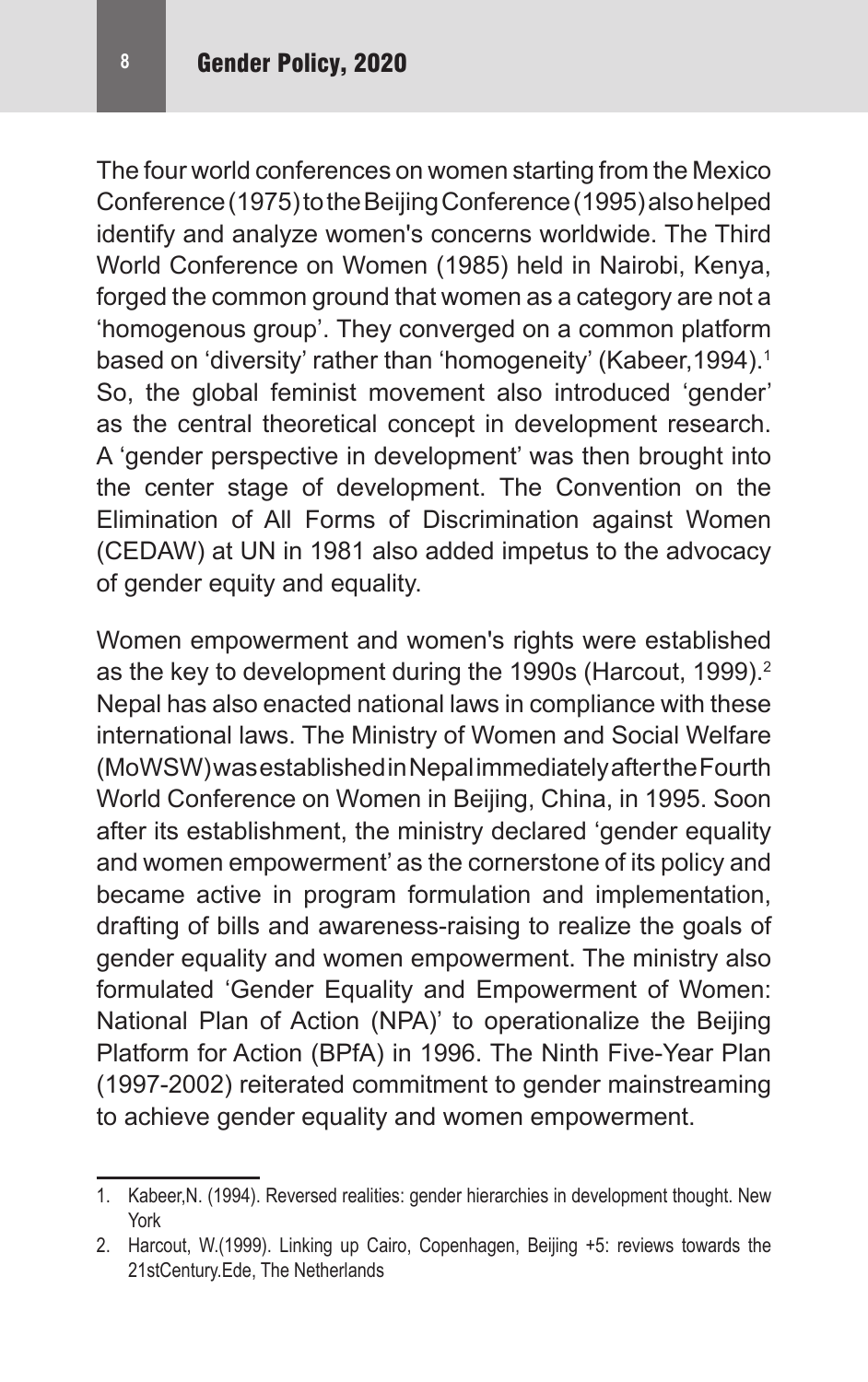Gender equality is based on human rights and the inherent value of all individuals regardless of sex, social background, religion and belief, disability, age and sexual orientation. In the later years, indigenous societies themselves recognized 'gender' as an important factor as gender-blind development had left indigenous women far behind in development, led to loss of their identity and worsened their overall situation. Indigenous societies in cooperation with UN agencies and other development partners felt the need to address these gender-related issues through specific gender sensitive approaches.

The application of gender-based approach has helped to expose discrimination and other human rights abuses indigenous peoples, particularly indigenous women, face in their own community and society at large.

In accordance with international instruments on human rights and gender equality, the Nepal Federation of Indigenous Nationalities (NEFIN) imbibing the international human rights standards has developed this Gender Policy, 2020 in line with NEFIN's mission, vision, objectives and norms.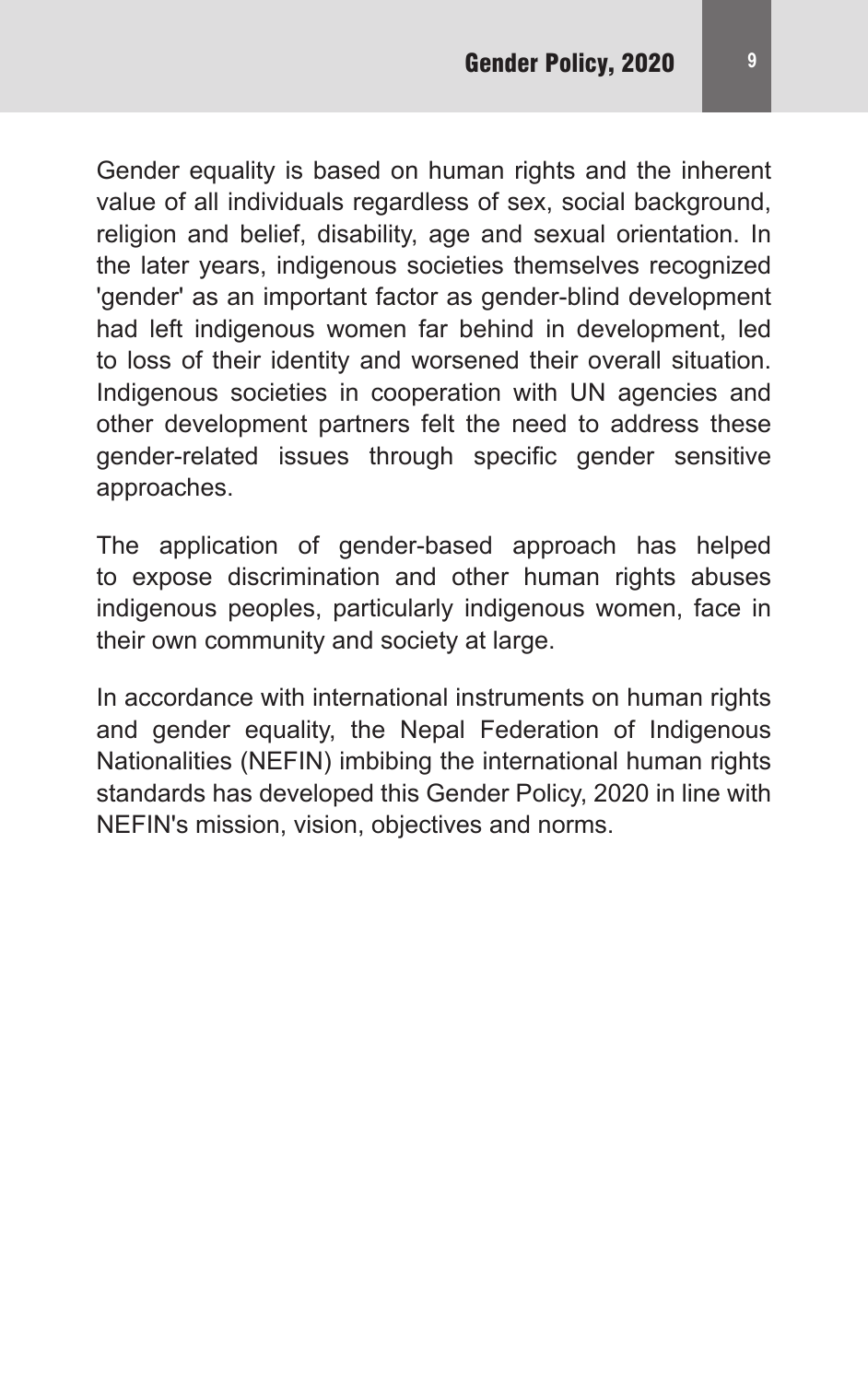# **Part I**

#### **1. Introduction**

#### *1.1. Background and rationale*

#### **Indigenous Peoples and human rights**

According to the International Labor Organization (ILO) and the United Nations Declaration on the Rights of Indigenous People (UNDRIP)'s definitions, Indigenous Peoples are those who are distinct fromthe dominant society, who have their own lands and territories, distinct language, traditions, cultures, belief systems, customs, and customary laws and practices, and have the right to determine their identity. They are also called First Nations. In this Policy, the term 'Indigenous Peoples' has been used.

Indigenous Peoples' rights are based on the international human rights framework. Despite the adoption of various international human rights laws and conventions such as the Universal Declaration of Human Rights (UDHR), International Covenant on Civil and Political Rights, International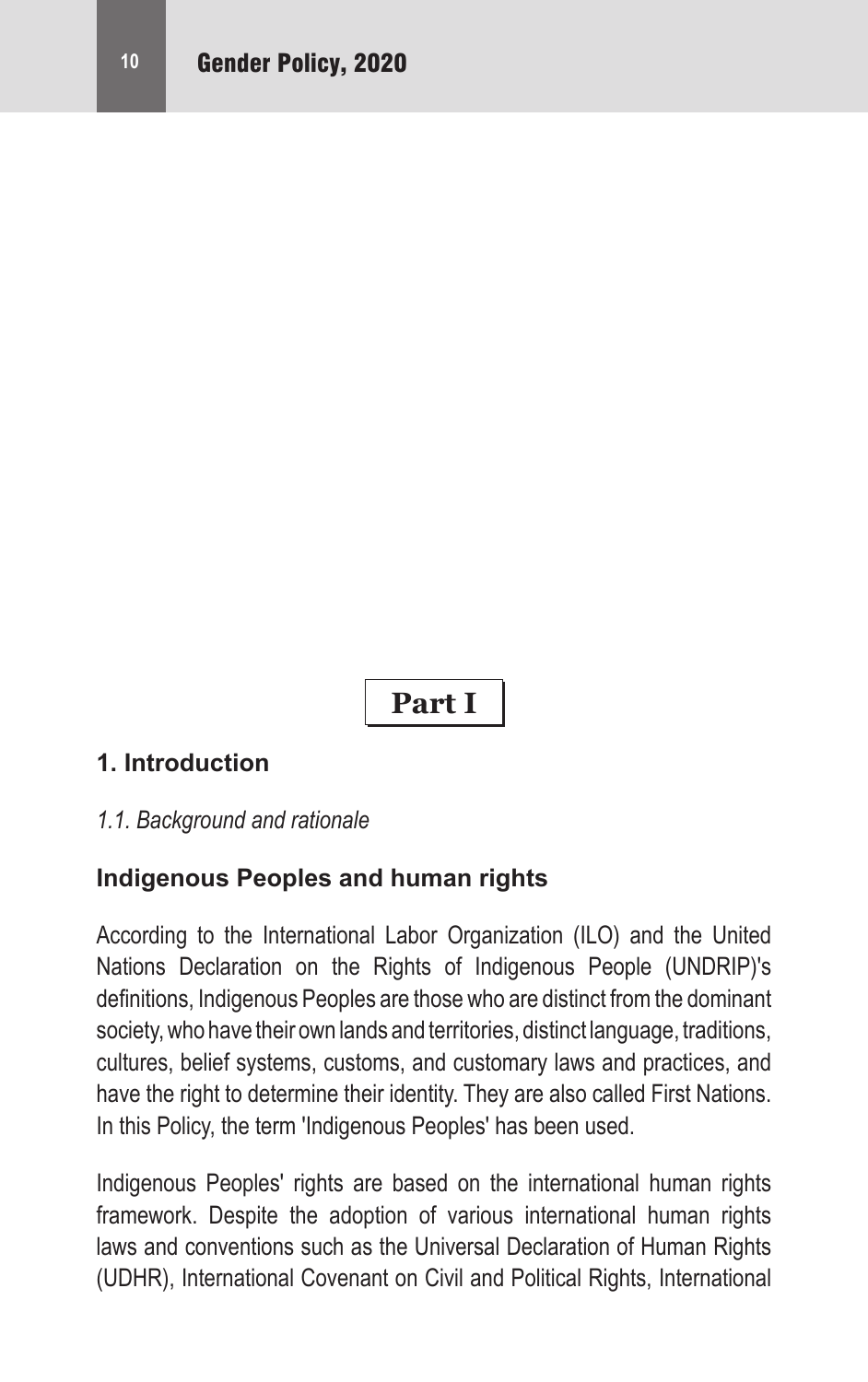Convention on the Elimination of All Forms of Racial Discrimination (ICERD), International Covenant on Economic, Social and Cultural Rights (CESCR) in the international scenario, Indigenous Peoples' conditions remained unchanged as the instruments were not fully recognized, respected and mainstreamed into the development process. Regardless of geographical and regional differences, Indigenous Peoples across the globe possess the common indigenous status, sharing the same feelings, concerns and experiences of hatred, abuse and denigration by the outsiders and the state. They also face the same challenges of poverty, human rights violations, and lack of access to education, healthcare and other basic facilities provided by the state. Therefore, they stand as a marginalized, vulnerable, suppressed and non-dominant group in society. They face discrimination, social injustice and exclusion in every mechanism of the state. After adoption of ILO Convention 169 by UN General Assembly in 2007, advocacy for Indigenous Peoples' rights and dignity gathered momentum. It was UNDRIP (2007), in particular, that was crucial in establishing Indigenous Peoples' distinct legal status and has so far been instrumental in securing their special rights through advocacy, lobbying and activism.

#### **Gender and Indigenous Peoples**

Notably, there exists a wide socio- economic and political gap between indigenous women and men. Indigenous women lack political and policy-level representation and are far behind in terms of socio- economic development, particularly in South Asia and other developing countries of the world. Indigenous women continue to face various forms of discrimination based on sex, class, race, ethnicity, geography, religion etc. Indigenous women are in a very difficult and vulnerable condition both within and outside their communities. Indigenous women face discrimination both at the hands of the state and within their own community. Within their own community, indigenous women face discrimination with regard to access to education, healthcare, nutritious food, reproductive rights, land rights, property rights, workload and many

other things. Unlike non-indigenous women, indigenous women are entitled to 'individual' and 'collective' rights. They are entitled to 'specific rights' or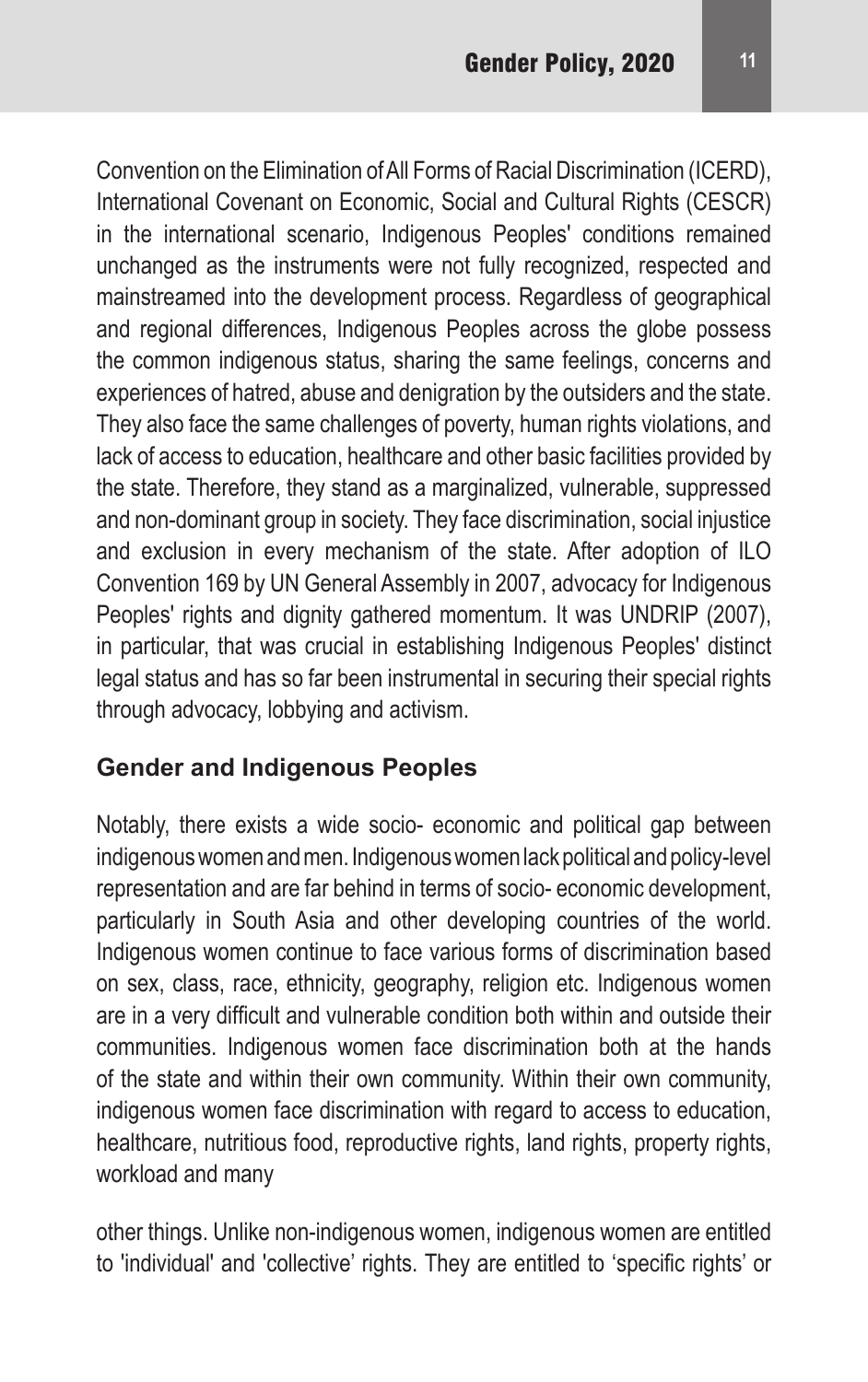'collective rights' by virtue of being indigenous women, while they also have 'individual' or 'common' rights based on human rights principles.

Traditionally, indigenous women were generally respected by indigenous men and had equal access to and control over collective land and natural resources. However, their gradual loss of collective ownership of lands and other natural resources, development actions and mainstream socialization and urbanization have destabilized indigenous women's identity and worsened their life conditions. Many works in the world literature, oral narratives and discussions on Indigenous Peoples show that initially indigenous communities enjoyed social justice and equal distribution of power between women and men. Indigenous scholars, activists and experts insist that matriarchy existed in their community, a claim which remains contentious, but some semblance of gender balance can still be seen in the matrilineal communities that exist even today in some parts of the world. Unlike patri local pattern of residence which is common in non-indigenous patriarchal society, remnants of matri local residence can still be traced in some indigenous communities.

It is claimed that when matriarchal system was in practice, women were powerful and they enjoyed equal or even higher status than men. Women were the decision makers and had equal share in property and access to and control over collective land and natural resources. Therefore, gender roles and relations were not viewed as important issues in their societies. Instead, they viewed the gender dimension as 'interference with culture' and 'imposition of western values'. With the advent of globalization, capitalism, liberalization, open and free market policy and rapid expansion of communications and other technologies, indigenous peoples have gradually lost their autonomy, rights to ancestral lands, customary laws and practices. This has placed indigenous women in a difficult situation.

The influence of dominant cultures has lowered women's position and status and let patriarchy thrive in indigenous communities too. As a consequence, indigenous women face injustice and inequality in the forms of sociocultural, political and economic discriminations. The UNDRIP paved the way for indigenous women to fight for their rights as it specifically talks about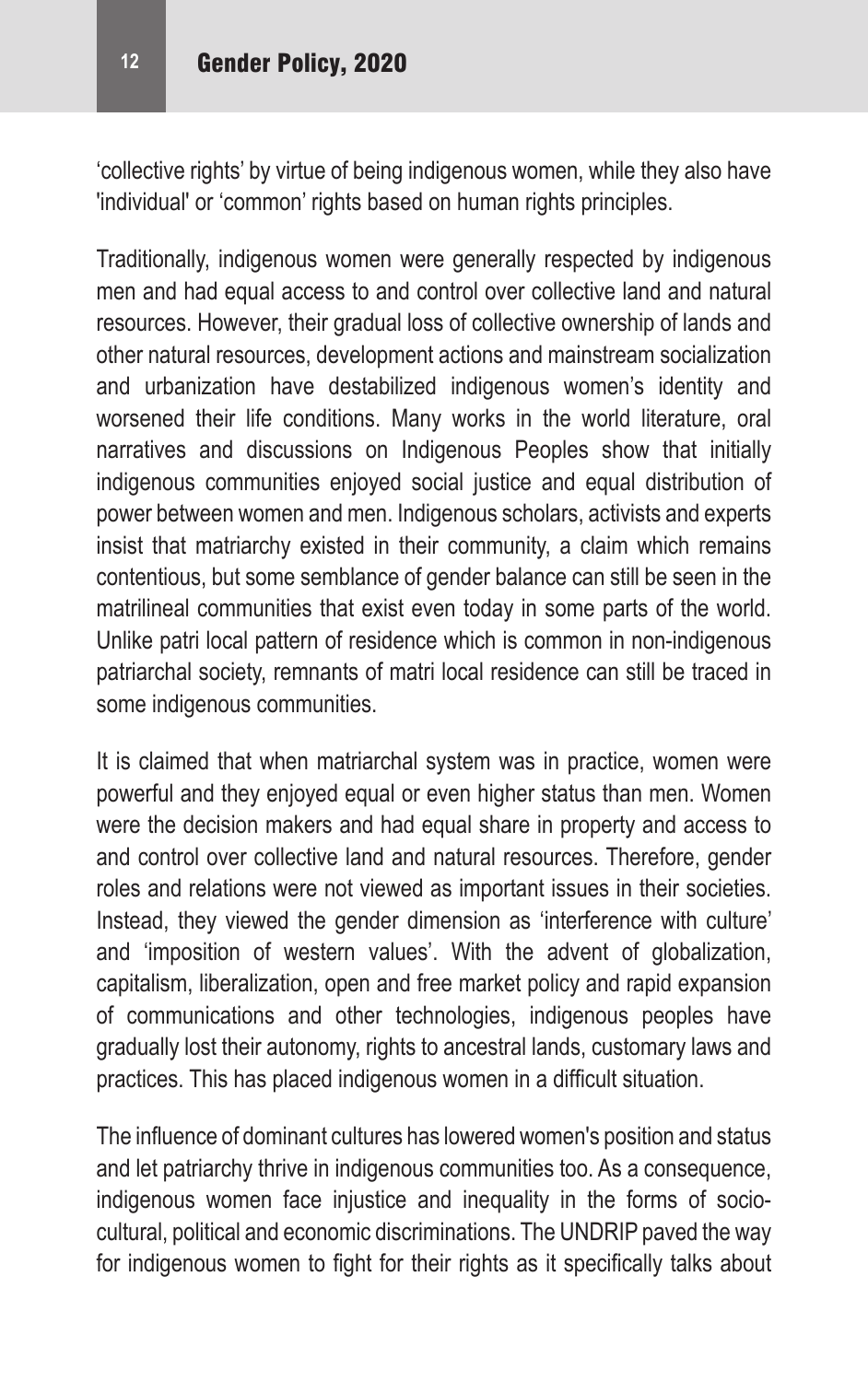human rights of Indigenous women and guarantees protection against all forms of violence and discrimination.

Article 21(2) of UNDRIP states that States shall take particular attention to the rights and special needs of indigenous women, while Article 22 (1) is about the rights and special needs of indigenous women. Likewise, Article 22 (2) states that States shall take measures in conjunction with indigenous peoples, to ensure that indigenous women and children enjoy full protection and guarantees against all forms of violence and discrimination.

Internationally, indigenous women were not mentioned in the CEDAW, a key instrument on women's rights. CEDAW viewed indigenous women homogenously with the essentialist approach meaning 'all the women of the world are same'. In the context of Nepal, the CEDAW Committee issued the concluding observations to the Government of Nepal on July 20, 2011.

#### *1.2. National context*

Nepal is a signatory to several international legal instruments and conventions. The government of Nepal has developed its national laws and policies in compliance with these international instruments. After the fourth International Conference on Women (1995) in Beijing, China, Nepal adopted 'gender mainstreaming' as a strategy to implement BPfA in order to reduce gender inequality. Gender mainstreaming became of prime importance to reduce inequality in development paradigms and institutional structures to be reexamined and restructured from the gender perspective.

In Nepal, the concept of 'gender equality' was introduced in 1998 with the formulation of the 'Gender Equality and the Empowerment of Women' National Plan of Action (NPA) on 12 critical areas of concern of the BPfA (1998) and the topic was espoused in the Ninth Five-Year Plan (1997-2002). The constitution of Nepal rewritten and amended from time to time also conferred on women and other marginalized groups, including Indigenous Peoples of Nepal, their rights to equality and justice.

The Constitution of Nepal, 1990prohibited discrimination on grounds of sex and advocated for special legal provisions to protect and advance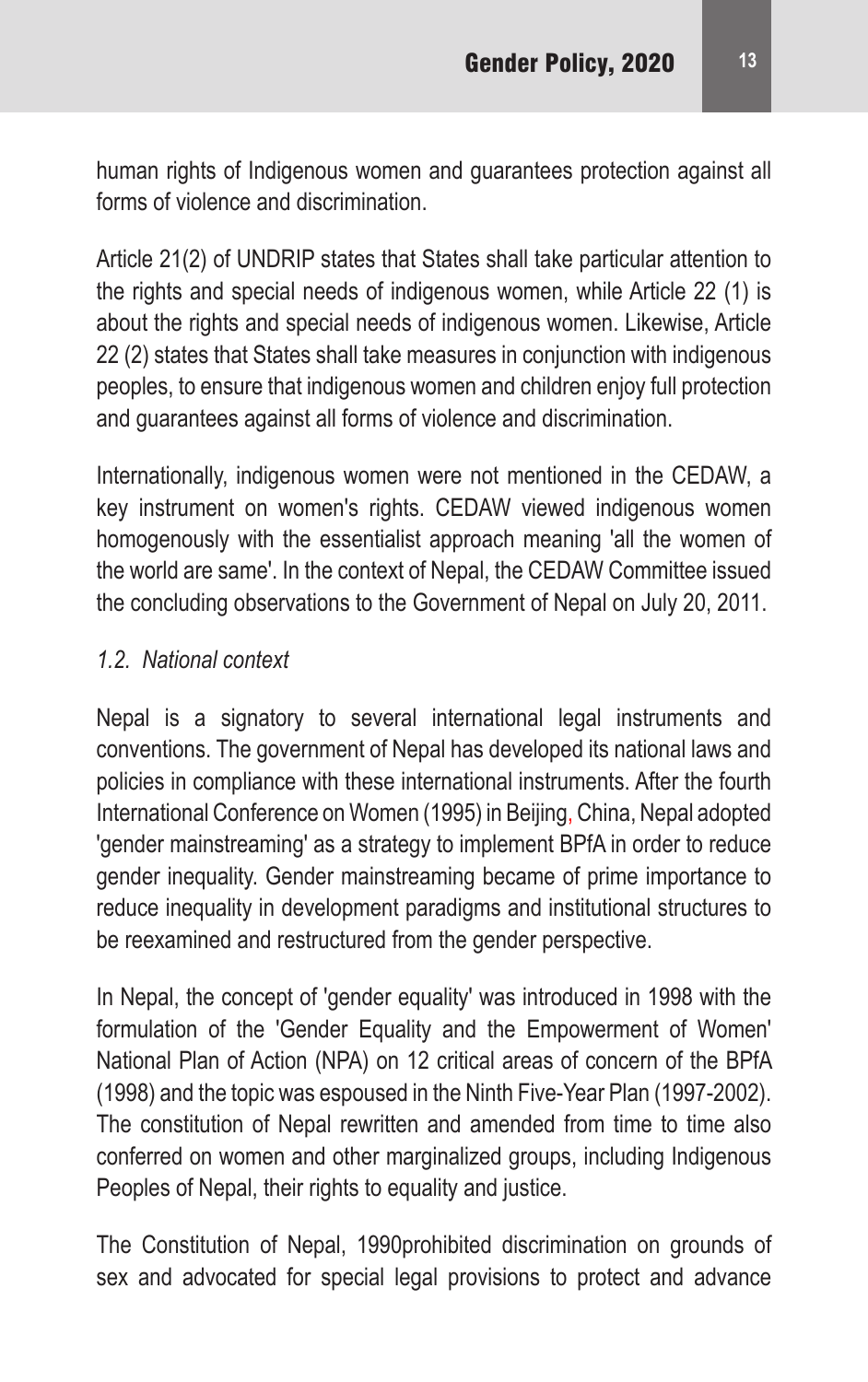the interests of women and other socially excluded groups. The Interim Constitution of Nepal, 2007 guaranteed individual freedom for every citizen. It also ensured right to equality and formulation of laws to make special provisions for protection, empowerment or advancement of backward persons or community, including women, Dalits, Madhesis, and Indigenous Peoples from the economic, social or cultural perspectives. Article 21 enshrined under the right to social justice ensured the right of women to participate in state structures on the basis of the principle of proportional inclusion.

The Gender Equality Bill passed in 2006 introduced several provisions for the protection of women's rights. The National Plan of Action on CEDAW and National Plan of Action on Gender Equality and Women Empowerment was formulated by MoWCSW for the implementation of CEDAW and human rights related instruments as well as all the 12 critical areas of concern identified in BPfA in Nepal.

#### **2. Institutional background**

NEFIN, established in 1991, is an organization of Indigenous Peoples. It is the only representative umbrella organization of the government-recognized 59 indigenous nationalities in Nepal. It is an autonomous organization, which advocates for social justice, equity and rights of Indigenous Peoples in Nepal. NEFIN has its networks extended nationally and internationally.

Nationally, it has Province Coordination Councils in all the seven provinces, District Coordination Councils (DDCs) in more than 71 districts, more than 3,000 Village Coordination Councils (VCCs), seven affiliated-organizations of indigenous women, indigenous journalists, indigenous youths, students, film makers, lawyers etc, and foreign-chapters in more than 19 countries.

NEFIN aims to act strongly for holistic development of the Indigenous Peoples and establish Indigenous Peoples' rights and identity. It aims to stay functional in order to achieve collective rights of Indigenous Peoples to their lands and territories, natural resources and protect their traditional knowledge and skills, arts and intellectual property as recognized by the UN.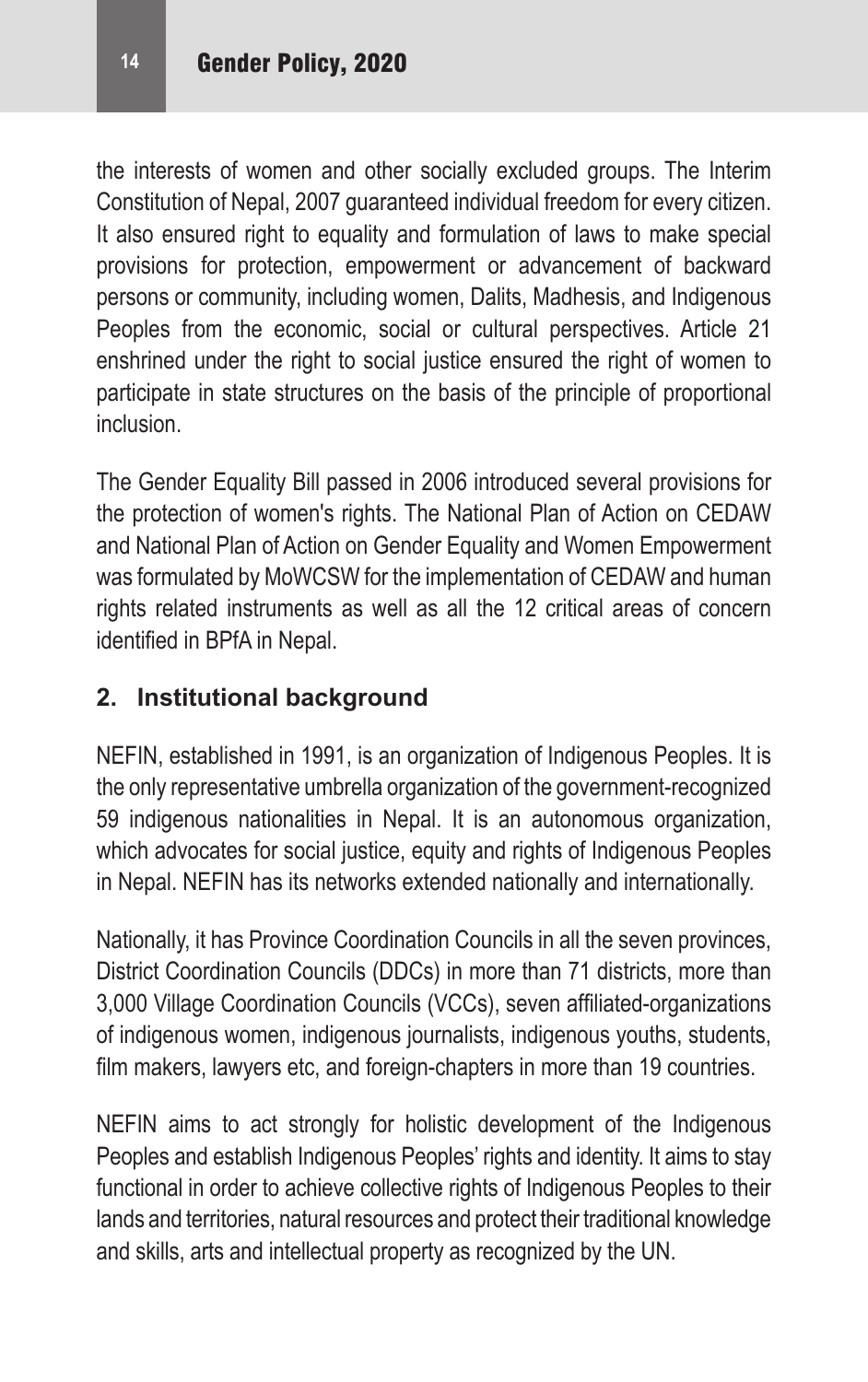#### *The core objectives of NEFIN are:*

- i. To protect and promote languages, scripts, literature, religions and cultures of Indigenous Peoples and to secure equal rights in coordination with all stakeholders. It strives for the development of world relations and fraternity by expressing solidarity against discriminatory practices based on race, class/ethnicity, language, religion, etc.
- ii. To build and help build nation and nationality on the basis of reciprocity, unity, goodwill and fraternity among all Indigenous Peoples in the country.
- iii. To develop leadership and make policy regarding common issues of Indigenous Peoples in coordination with their organizations.
- iv. To take initiatives to empower Indigenous Peoples and their organizations by formulating plans and programs, and implementing them with the objective of all eviating poverty.

#### **Organization's efforts to promote gender equality**

NEFIN since its inception has incorporated the concept of gender equality in its organizational structure, policies, programs, and projects.

#### **a) Gender balance in the selection of members**

NEFIN has adopted gender balanced policy in the selection of members of its various structures such as the Federal Council, foreign chapters, and provincial, district, local level and ward coordination councils.

The Federal Council is the supreme regulatory body of NEFIN and its networks. The Federal Council, along with all other councils, has two representatives from member organizations chosen on the basis of gender-balanced participation.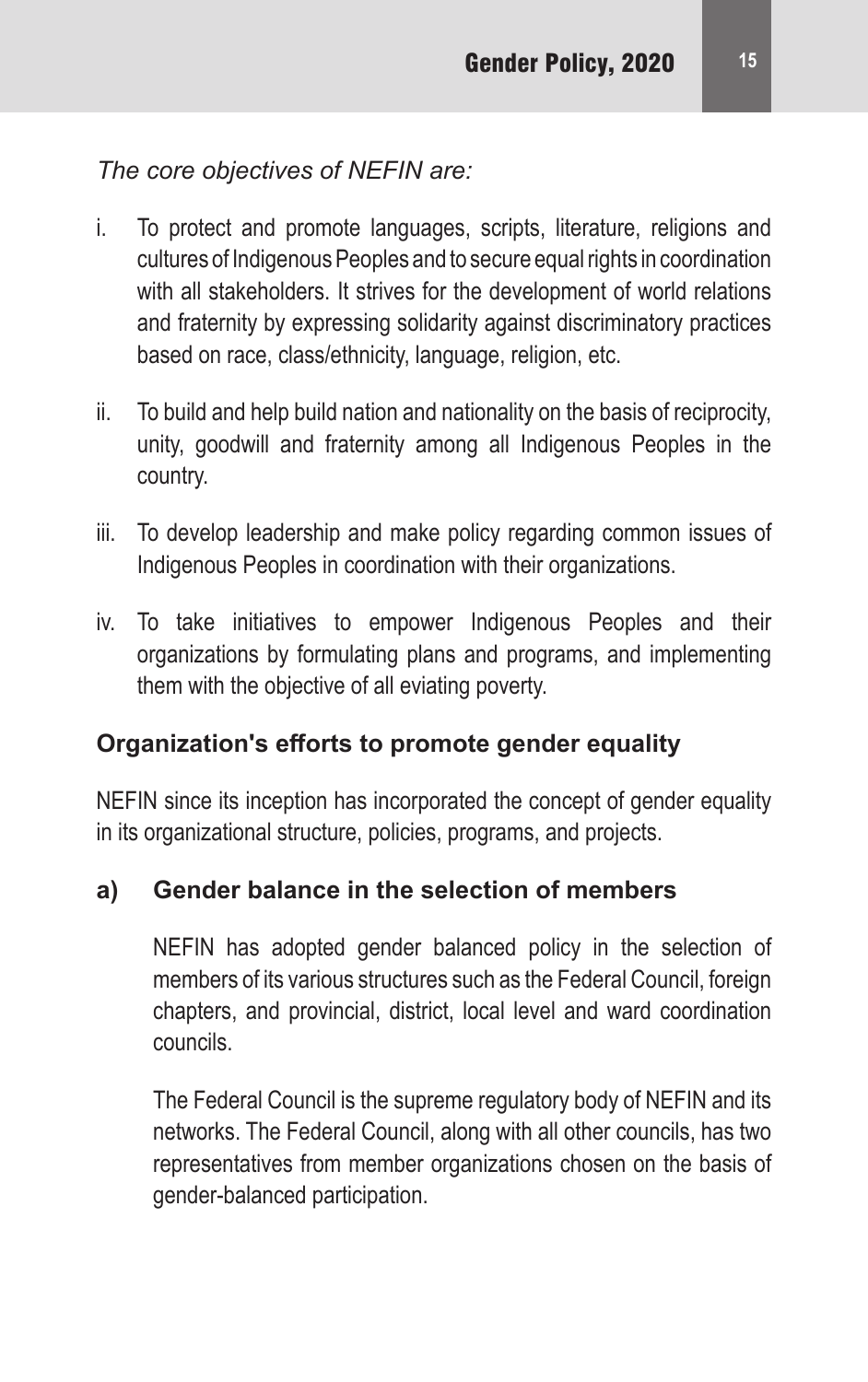#### **b) Provision of 33 percent women representation**

NEFIN ensures 50 percent women representation in its Federal Counciland33 percent women representation in its organizational structures such as Secretariat, foreign chapter secretariats, Election of Federal Council Secretariat, Election Committee, management departments, provincial coordination councils, Council Secretariat, ward coordination councils, although in different 10 departments<sup>3</sup> the provision of 33 percent women representation has not been effectively implemented. All these organizational structures have provisions of 33 percent women representation to make them gender-balanced. However, powerful and decisive posts such as chairperson, generalsecretary and treasurer are held by men alone and women get their share in posts such as vice-chairperson and secretary which are held by several candidates.

#### **c) Advise, recommendations, suggestions**

A committee of advisors gives advice, recommendations and suggestions for achieving the objectives of the organization. The Federal Council, foreign chapter secretariats, and province, district, special structure, local level and ward coordination councils have their own advisory committees. Each member organization can send only one representative as member of advisory committee. This is a gender-neutral policy which increases the probability of male members enjoying the opportunity. However, during the member selection process, priority is given on the basis of gender and geography.

#### **d) Participation and representation in General Assembly, Assembly**

Gender balance is maintained in the participation and representation in General Assembly and Assembly of the NEFIN. Two representatives, including a male and a female, from the Secretariat of the NEFIN, Foreign Division, and province, district, special structure, local level

<sup>3.</sup> See Annex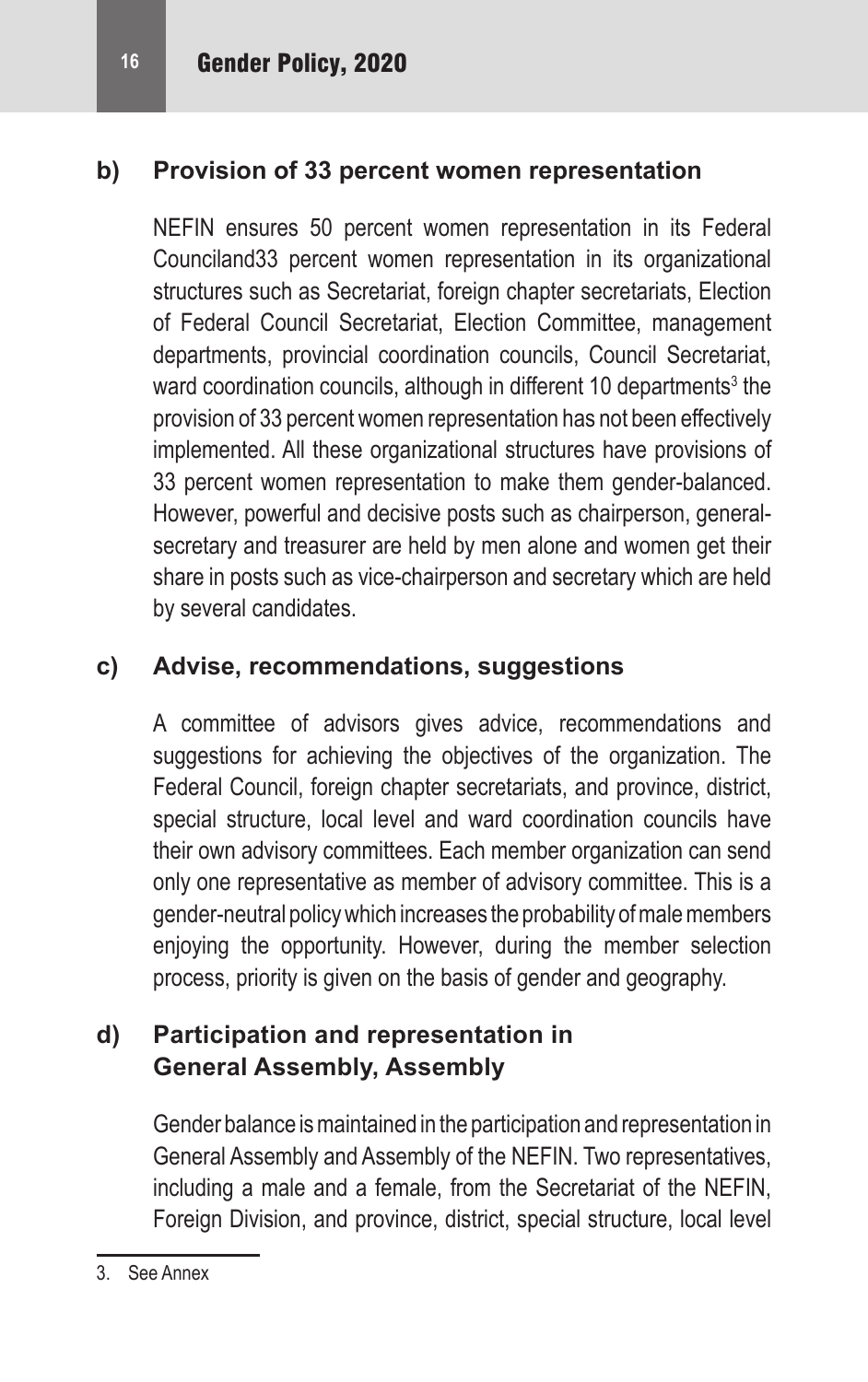and ward coordination councils participate in the General Assembly and Assembly.

#### **e) Meetings of offices, councils and Secretariat**

There is no provision of maintaining gender balance in the meeting of offices, councils and secretariat.

#### **f) Voting rights**

Only one person can vote in the election to the General Assembly or Assembly of the central, provincial, district, special structure, local level and ward coordination councils. There is no mandatory provision for woman to cast vote.

#### **g) Candidacy**

Only one person can be the candidate for election to the General Assembly or Assembly of the respective councils, secretariats and departments. There is no mandatory provision for woman to be the candidate; however, gender balance is maintained in participation during the time of election.

#### **h) Observation**

Representatives from different branches/departments of councils and secretariat participate in the General Assembly and Assembly as an observer.

Having a female representative as an 'observer', gender balance is maintained during the time of election to General Assembly and Assembly. Two representatives, comprising a male and a female, from each of the different councils, organizations/institutions affiliated to the NEFIN participate as an observer.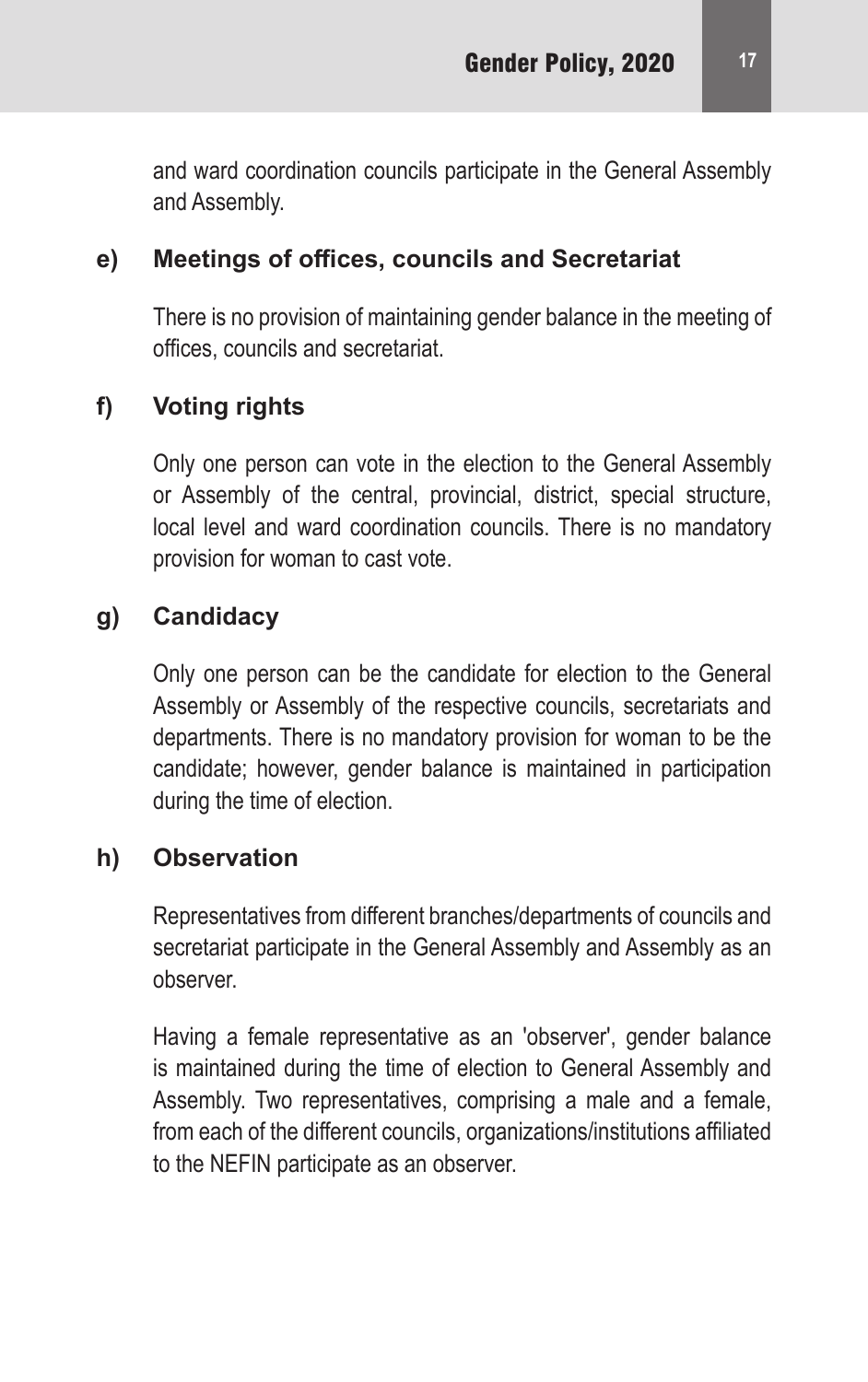#### **i) Financial Management**

At the provincial and local level, coordination councils have their own funds. A joint bank account is opened in the name of chairperson, chief secretary and treasurer and banking transactions can be carried out using the signatures of two of the three joint account holders.

#### **3. Need for gender policy**

NEFIN has been consciously integrating the gender perspective into its statute and activities. This experience has led NEFIN to acknowledge that Indigenous women's empowerment and the recognition of women's rights as human rights are essential for the overall development and betterment of Indigenous Peoples. There are several Indigenous women's organizations that have been working to create equitable and just societies for Indigenous women.

In this regard, NEFIN considers engendering gender equality in all its working policies, programs, projects and infrastructure through gender mainstreaming. Acknowledging the cause for the establishment of Indigenous women organizations, and the rights of women secured by the Constitution of Nepal, and in accordance with NEFIN's statute, NEFIN, as a matter of policy, integrates gender policy into all facets of its work. Furthermore, this action is also in harmony with Article 30 of NEFIN's statute that grants it the authority to promulgate rules and regulations, directives and policies as per necessity.

#### **Goals and objectives**

The goal of this policy is to safeguard equal access to and benefits from NEFIN programs for women, men, persons with disabilities, sexual and gender minorities from the indigenous community by imbibing affirmative action at its best. The policy ensures especial attention to investment in creating gender-balanced, gender-just, gender-friendly and gender responsive processes in the overall organizational development and working environment. The policy aims to adopt gender mainstreaming in all areas and at all levels of policies and programs.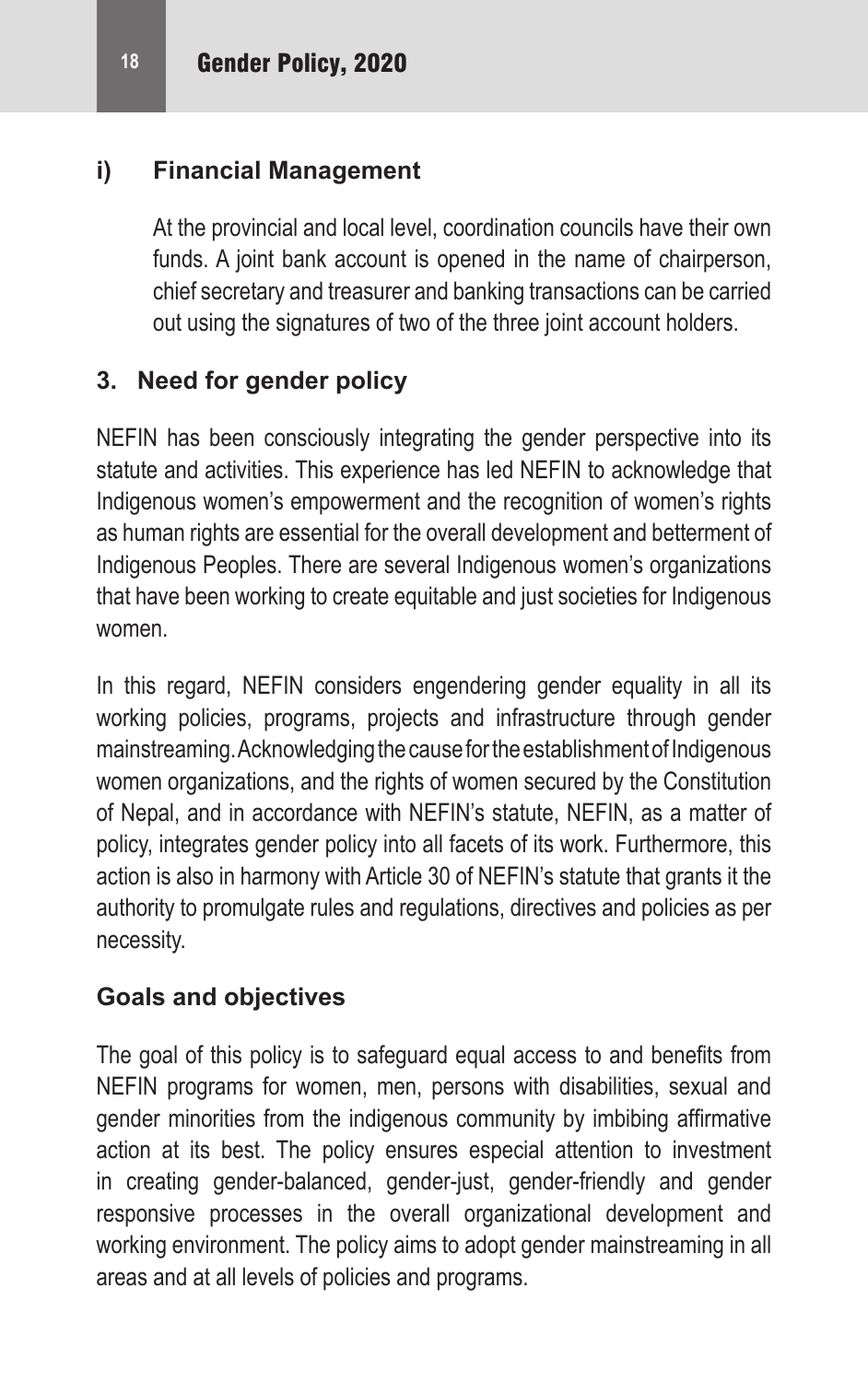The gender policy aims to ensure gender equality and women's empowerment central to NEFIN's:

- Organizational development;
- Programs/policies/ projects/ planning at all levels;
- budget and resource allocation;
- Human resources:
- Capacity development &enhancement;
- Monitoring and evaluation; and
- Implementation and accountability.

NEFIN will take gender into account in all of its activities in order to achieve the following objectives:

- i. Redress all forms of gender discrimination, injustice and unfair treatment within NEFIN;
- ii. Ensure human rights of individual organization's staff to enjoy equal opportunity and treatment at work;
- iii. Carry out gender analysis and monitoring of work;
- iv. Execute gender-specific actions to redress inequalities;
- v. Promote equality and equity between women and men, throughout the life course, and ensure that NEFIN's interventions do not promote inequitable gender roles and relations;
- vi. Support member organizations to undertake gender-responsive planning, implementation and evaluation of policies, programs, trainings and activities; and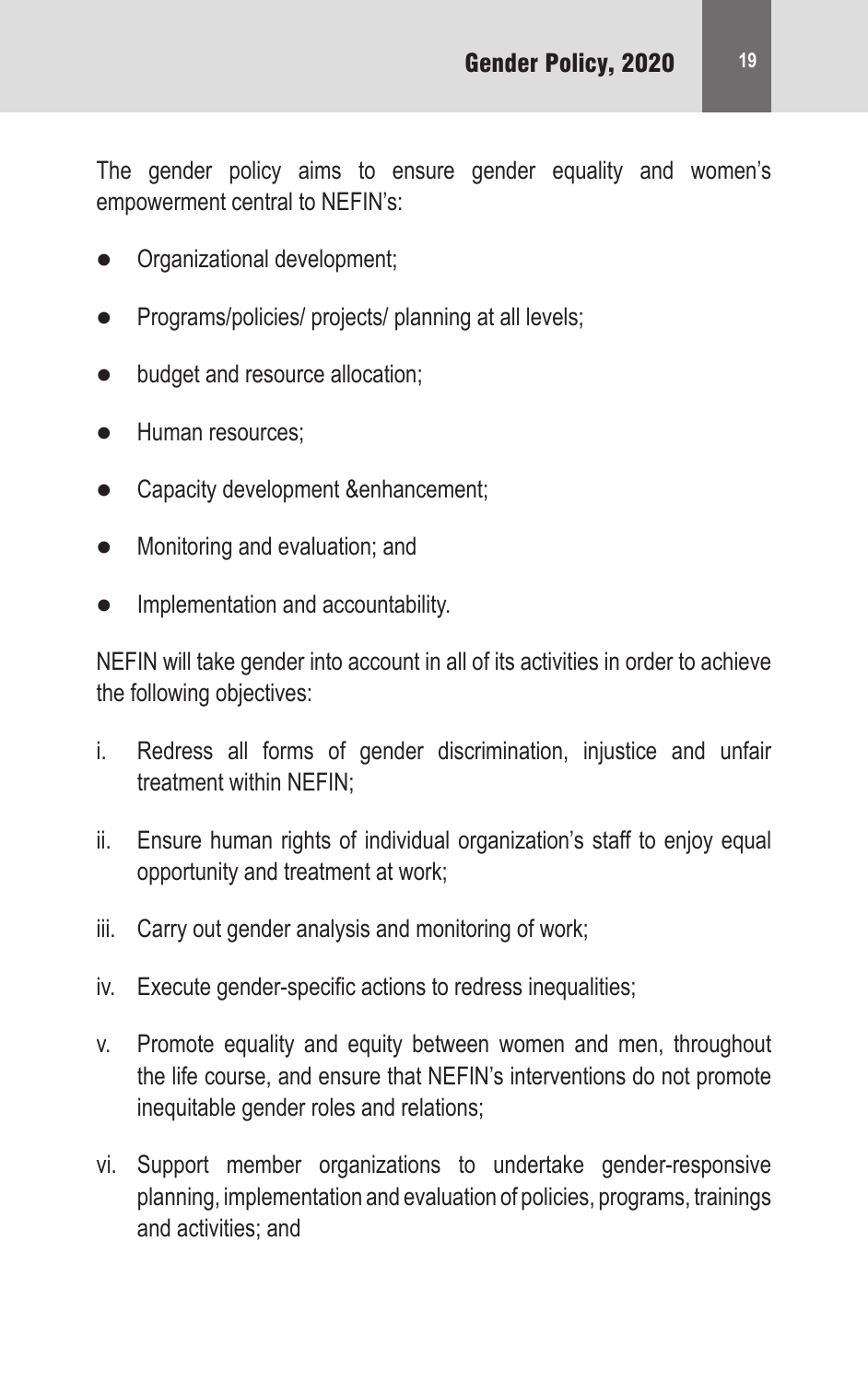vii. Implement gender policy as a cross-cutting policy in NEFIN's institutional structure, planning, programming and activities.

#### **Policy strategies**

The goals and objectives of the policy shall be achieved by employing dual approach – gender main streaming and gender-targeted approaches.

Gender mainstreaming is a policy concept of addressing all the existing inequalities in development paradigms and institutional structures by using different tools in order to increase women's involvement in the decisionmaking processes, development activities and resource allocations. To address gender gaps, special measures have been developed by the government to uplift the status of women and achieve the goal of gender equality. To achieve gender equality, NEFIN also acts in accordance with the government's rules and policies.

NEFIN shall follow minimum standards for gender mainstreaming and gender-targeted approaches.

#### **Minimum standards for gender mainstreaming approach**

- i. NEFIN shall systematically gather, analyze and use sex disaggregated data and gender indicators in all of its major data sources at all levels.
- ii. Gender analysis shall systematically be incorporated in the analysis of contexts and situations of indigenous nationalities considering specific needs, vulnerabilities, access to resources, knowledge and skills, and managing strategies of women and men.
- iii. Outcomes of gender analysis shall be fundamental to needs assessment, design, implementation, monitoring and evaluation, program cycle, quality control systems and all types of documents.
- iv. NEFIN shall constantly consult with member organizations for improvement and mutual accountability in integrating gender equality and women's empowerment into NEFIN's programmes.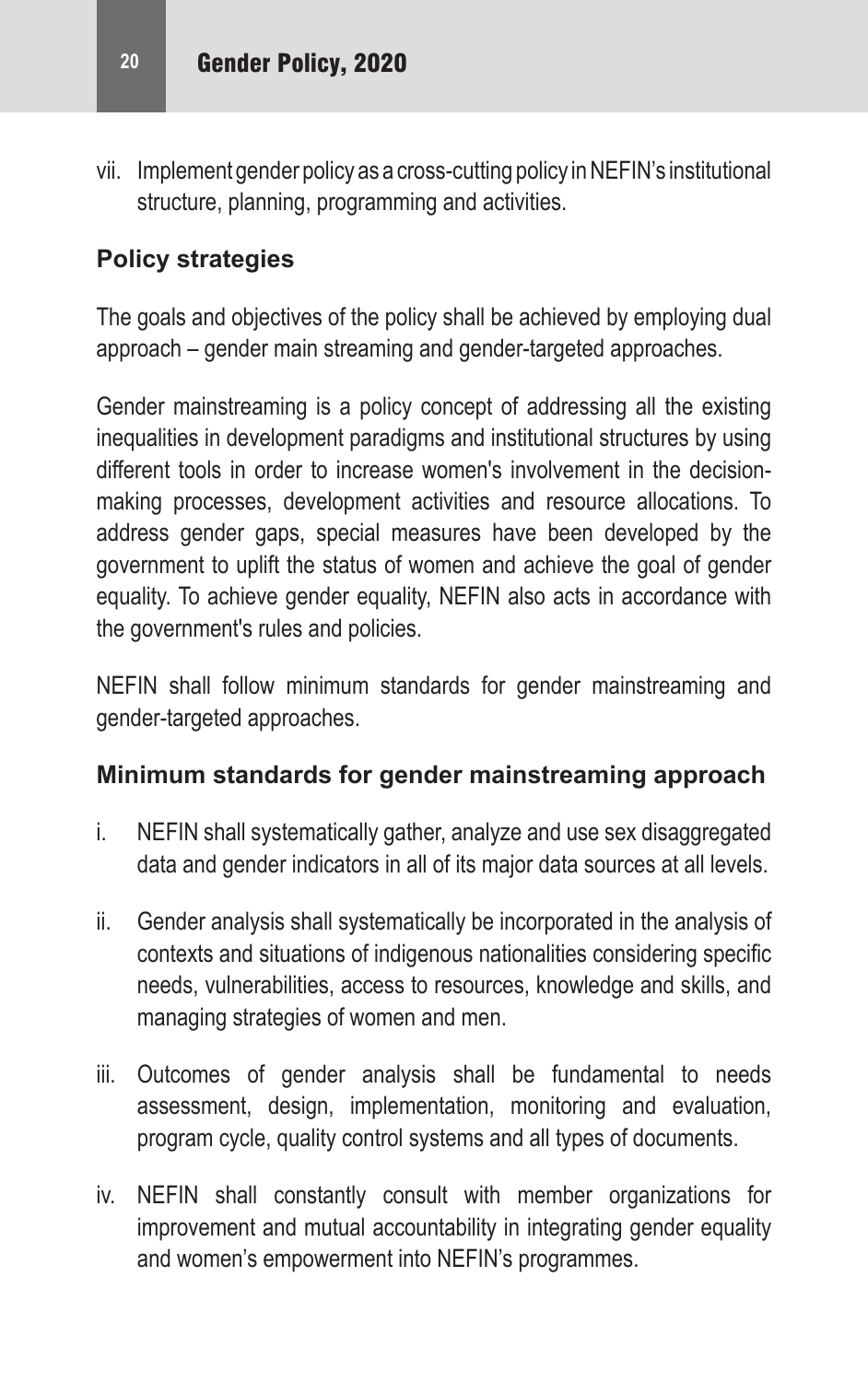v. All project budgets shall be driven by gender analysis and include specific lines for gender-related costs.

#### **Minimum standards for gender-targeted approach**

- i. Any activity, project or programme that targets specific gender shall be based on the report or findings of gender analysis that identifies their specific needs.
- ii. Need and context-based infrastructural facilities shall be ensured for female staff and members at the workplace. (Well-lighted rooms, separate/friendlier lavatory, child-care room).
- iii. NEFIN shall use technologies, services and infrastructures to support specific gender with respect to leave and payment.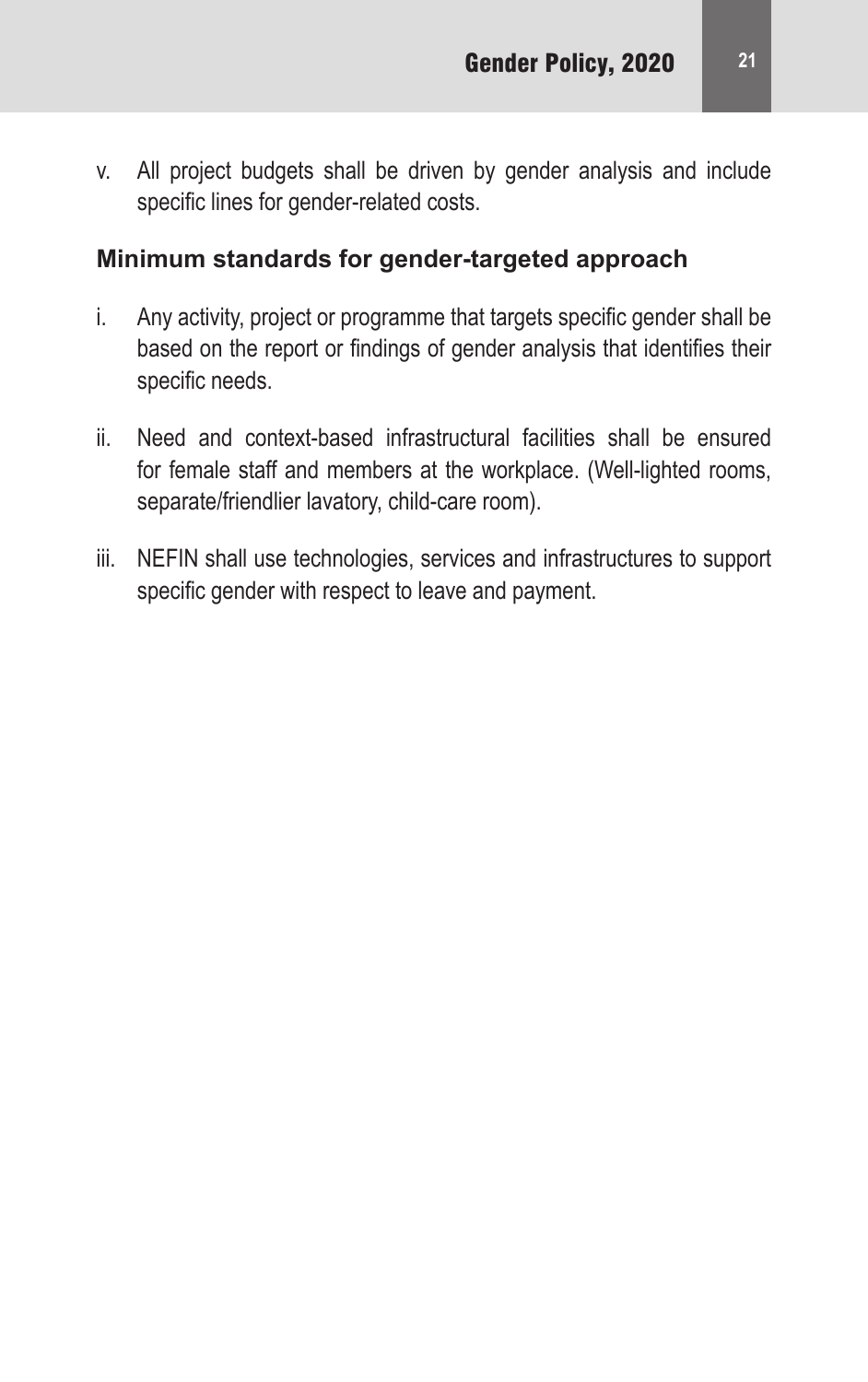**Part II**

#### **4. Operational guidelines**

The operational guidelines of gender related work will include the following aspects.

#### **1.1. Capacity development and institutional establishment for gender mainstreaming**

- i. Provide gender sensitization training to office staff and all stakeholders of NEFIN at all levels--from central to local-- as well as in its foreign chapters for a common understanding on gender, women's human rights and empowerment, technical training on gender mainstreaming and technical training on collecting sex disaggregated data, gender data/ statistics, reporting and dissemination.
- ii. Set up institutional establishment by appointing gender focal persons in the NEFIN and in all of its various branches and networks nationally and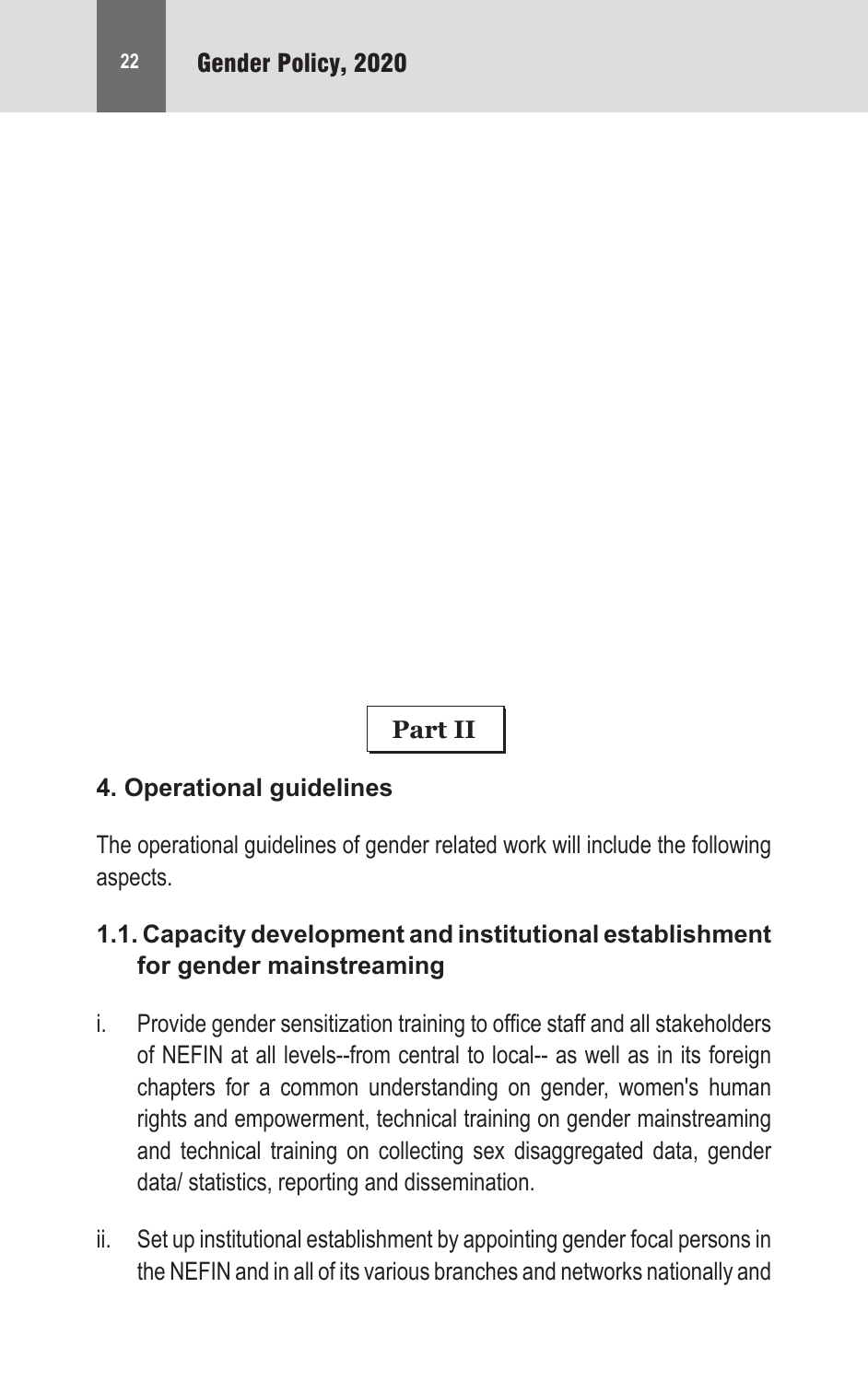internationally. Gender balance must be considered while appointing gender focal persons. They should be provided gender sensitization and technical training on gender main streaming.

- iii. Put gender responsive planning system in place to establish the institutional arrangements for implementation of gender policy and strategies, planning, budgeting, monitoring and auditing.
- iv. Set up Gender Implementation Committees and Gender Mainstreaming Coordination Committees in the NEFIN and all of its various branches and networks nationally and internationally.
- v. Educate all the office staff, members of the Federal Council and the Secretariat about gender-responsive budget. Gender-responsive budget is not a separate budget allocated for women.

#### **1.2. Gender balance in all councils, secretariats, committees and departments:**

- i. While ensuring 33 percent reserved seats for women, it shall be ensured that women get powerful and decisive posts such as chairperson, chief or general-secretary, divisional secretary and treasurer.
- ii. It shall be ensured that the Advisory Committee of Federal Council, foreign chapter secretariats, and provincial, district, special structure, local level and ward coordination councils are gender-balanced to give advice, recommendations and suggestions.
- iii. Gender balance or at least 50percent women representation shall be ensured in the formation of 13-member province-based departments and three-member Internal Account Committee and Subcommittee of the Foreign Division.

#### **1.3. Human resource management**

i. NEFIN shall take into account the gender dimension while hiring staff, temporary consultants, resource persons and issuing subcontracts.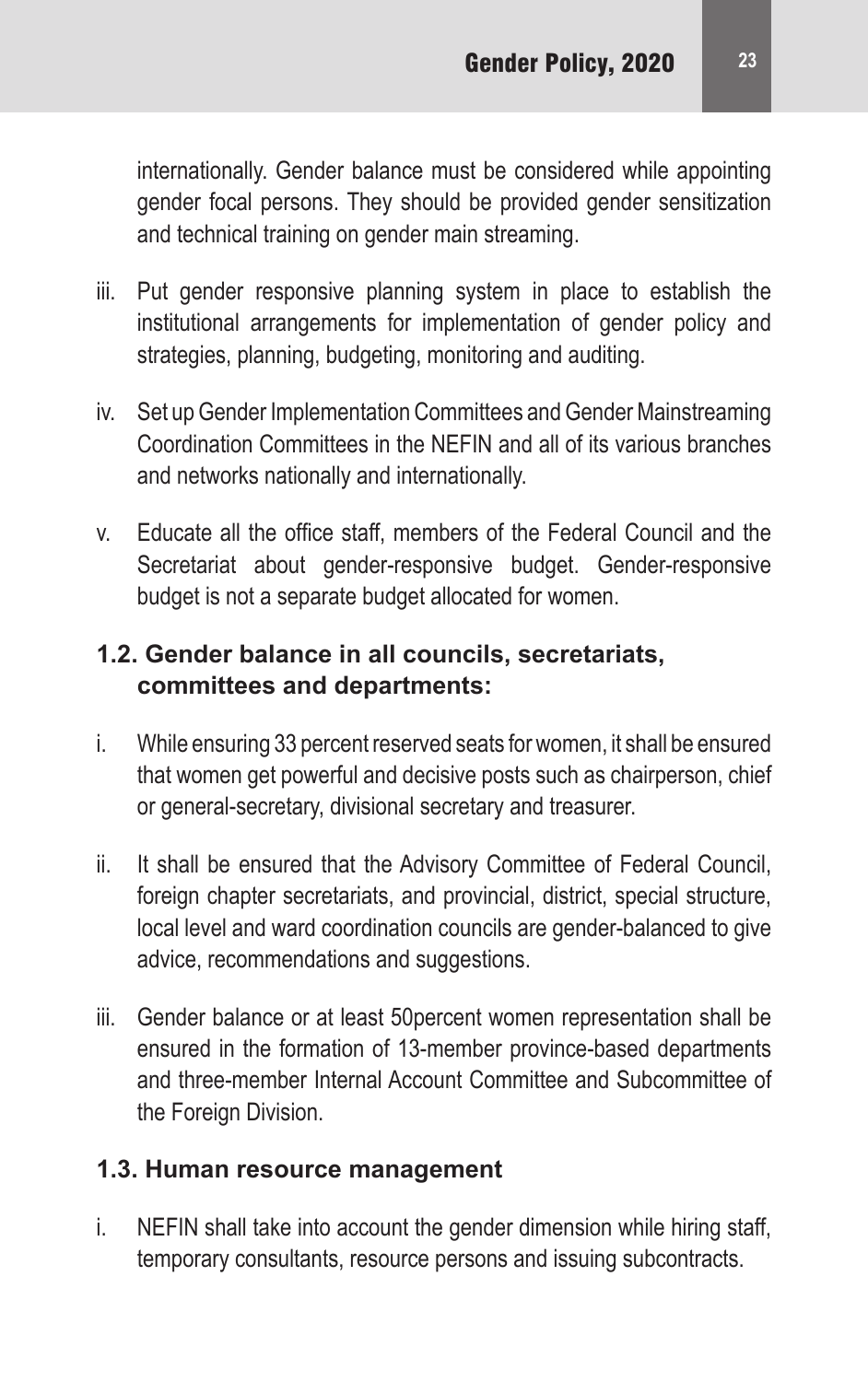- ii. The inherent values and/or competencies in gender equality and women's empowerment of all employees, including employees in decision making positions in committees, missions and advisory bodies shall be assessed.
- iii. NEFIN shall maintain gender-balanced participation in meeting, training, panel discussion, advocacy activities, research and workshop.

#### **1.4. Participation of women in policy processes, programs, projects, planning, execution and decision-making**

In this regard, NEFIN shall:

- i. Ensure girls' and women's participation in all of its development activities, projects and programs.
- ii. Ensure women participation while formulating the NEFIN's future plans, policies and programs.
- iii. Ensure women participation in the NEFIN's proposal writing and approval, policy and program planning, monitoring& evaluation and production of requisite programs.
- iv. Ensure women participation at the time of approval and endorsement of any decisions made by the Secretariat.
- v. Ensure women participation in the General Assembly.
- vi. Ensure women participation in the execution of the tasks by history, linguistic, religion, culture and research divisions.
- vii. Ensure women participation in the execution of work related to protection and promotion of indigenous communities, member organizations of the NEFIN, affiliated organizations, and traditional organizations of history, language, religion and culture.
- viii. Include women while executing work related to Indigenous Peoples' issues with the state machinery and political parties.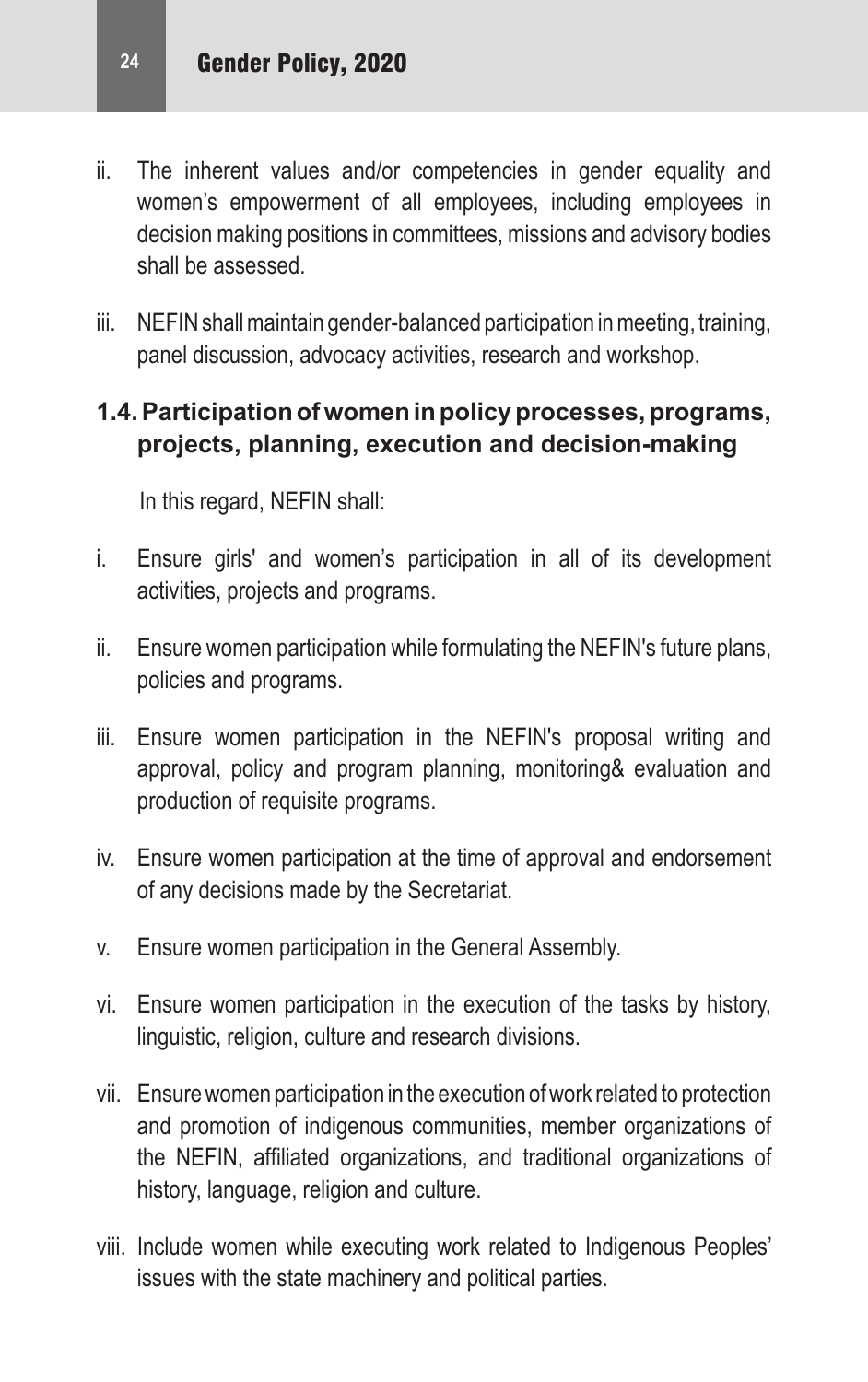- ix. Include women in the execution of work of all the organizations/ bodies that work on issues of climate change and the rights of Indigenous Peoples' to land and natural resources.
- x. Include women in the execution of work with all the collaborative organizations working on Indigenous Peoples' issues with regard to Federal affairs and new infrastructures.
- xi. Include women to perform all work regarding occasional trainings on Indigenous Peoples' issues.
- xii. Include women in the execution of work related to academic, legal, human rights and research-related recommended organizations, indigenous communities and members.

#### **1.5. Participation of women in preparation of proposals, report writing, documentation and publications**

In this regard, NEFIN shall:

- i. Maintain all the documents and publications, including research work, reports in a gender-inclusive way.
- ii. Ensure the system of keeping gender disaggregated data for gender analysis, the practice of embracing gender sensitivity in the course of data collection, filing and report writing.
- iii. Maintain a clear and definite filing system for files and documents related to gender or women' issues. NEFIN shall prepare a separate annual gender programme report, including results of the implemented projects and investment plans.
- iv. Include women at the time of implementation of the proposals and decisions of Federal Council Secretariat.
- v. Include women at the time of implementation of proposals and decisions approved by the Foreign Division.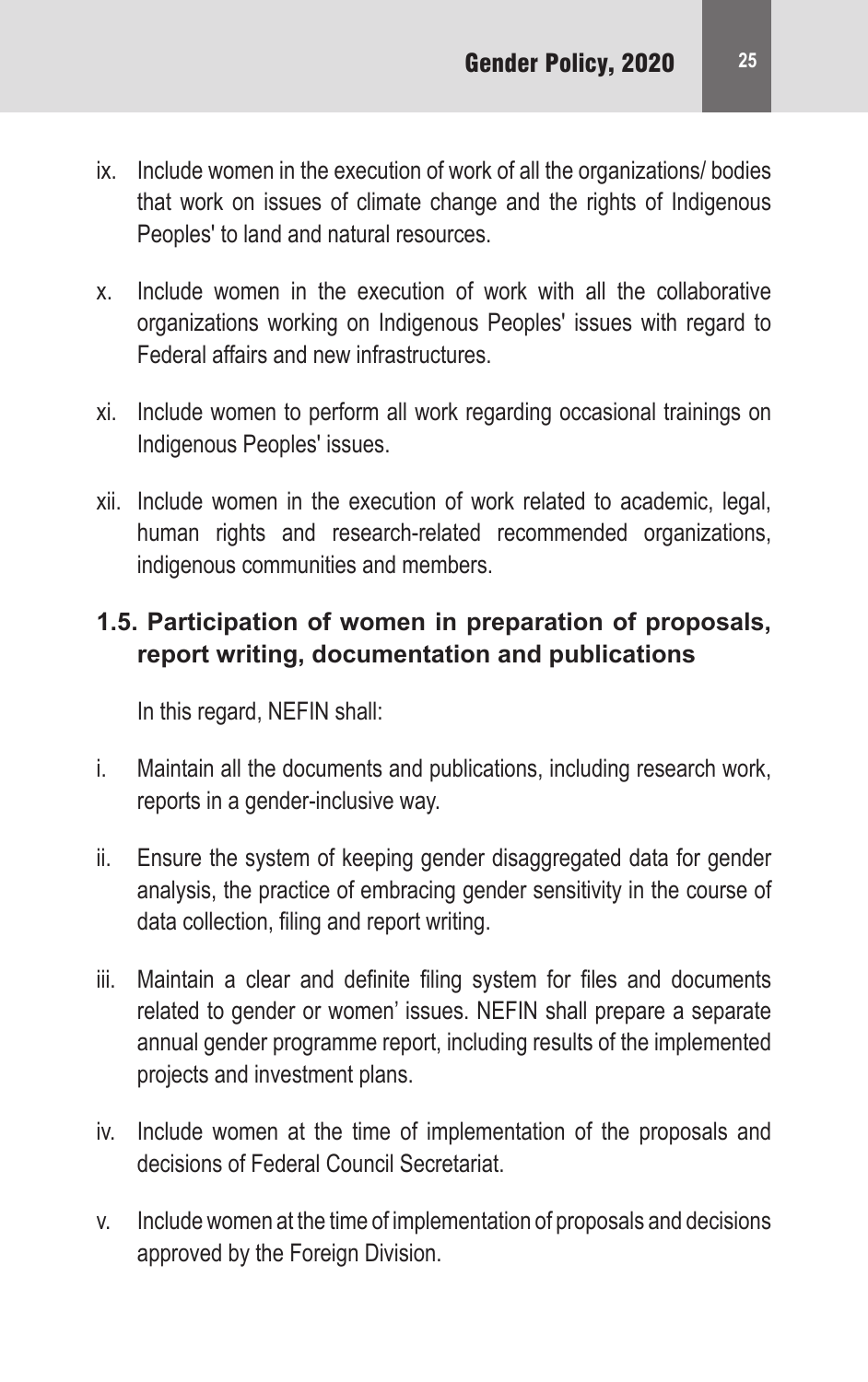- vi. Ensure women participation at the time of approval of implementation of proposals and decisions taken by the General Assembly.
- vii. Include women at the time of implementation of decisions of the Federal Council.
- viii. Ensure participation of women in preparation of progress and finance reports to be presented in the Assembly organized by Foreign Division.
- ix. Ensure women's participation in the preparation of progress report and financial report presented by Federal Council in the General Assembly of the Federal Council Secretariat.
- x. Ensure women participation at the time of submission of yearly and financial reports by the General Secretary and Treasurer in presence of the Federal Council.
- xi. Encourage women participation in preparation of progress report and financial report presented by the Federal Council in the General Assembly.
- xii. Include women while preparing documentation of Province Coordination Councils and District Coordination Councils and all the organizations affiliated to the NEFIN.
- xiii. Include women in the documentation of NEFIN-affiliated foreign organization.

#### **1.6. Participation of women in Selection and Discharge committee**

In this regard, NEFIN shall:

i. Include women in the selection and discharge committee in selecting bonafide representative/s frommember organizations forrepresentation in national and international conferences.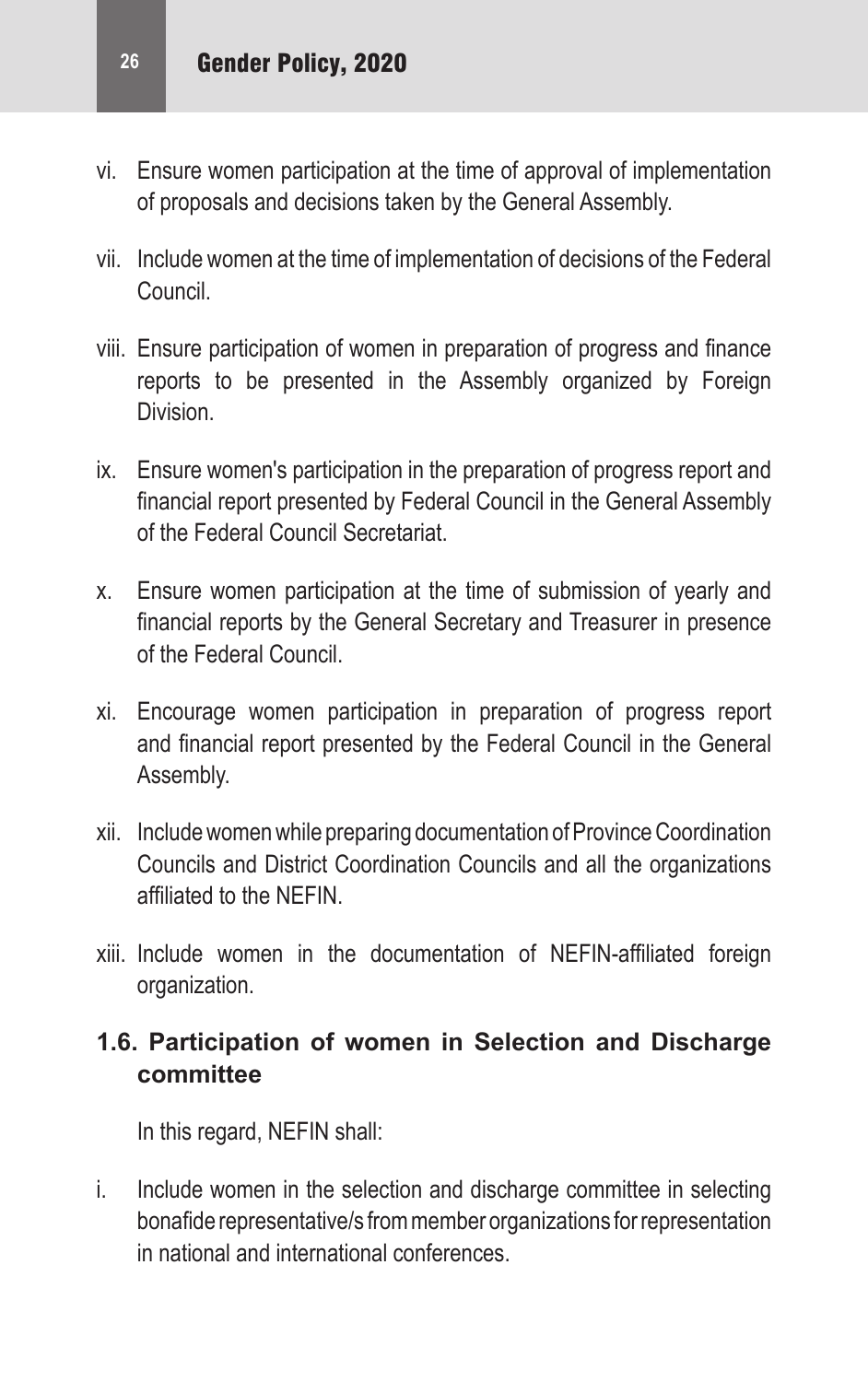ii. Ensure women participation in the selection and discharge of bonafide candidates as officers and the auditor of the Federal Council **Secretariat** 

#### **1.7. Participation of women in monitoring and in offering recommendations & suggestions In this regard, NEFIN shall:**

- i. Ensure women participation in monitoring all tasks of District Coordination Councils and issuance of instructions.
- ii. Include women in monitoring and evaluation of all the member organizations and in offering recommendations and suggestions.
- iii. Ensure women's participation in regular monitoring and coordination with all collaborative organizations working on indigenous issues with regard to Federal affairs and new infrastructures.
- iv. Ensure women's participation in regular monitoring of Province Coordination Councils and District Coordination Councils and all organizations affiliated to the NEFIN.
- v. Ensure women's participation in regular monitoring regarding the protection and promotion of indigenous communities, member organizations of the NEFIN, affiliated organizations, and traditional organizations of history, language, religion, and culture.
- vi. Ensure women's participation in regular monitoring of indigenous organizations that work in the field of education and health of indigenous communities.
- vii. Ensure women's participation in regular monitoring of affiliated organizations and members who work for NEFIN's communication, publication and public relations.
- viii. Ensure women's participation in regular monitoring and evaluation of members and affiliated organizations.<sup>4</sup>

<sup>4.</sup> Affiliated organizations/departments of indigenous women, indigenous journalists, indigenous youth, students, film makers, lawyers, etc.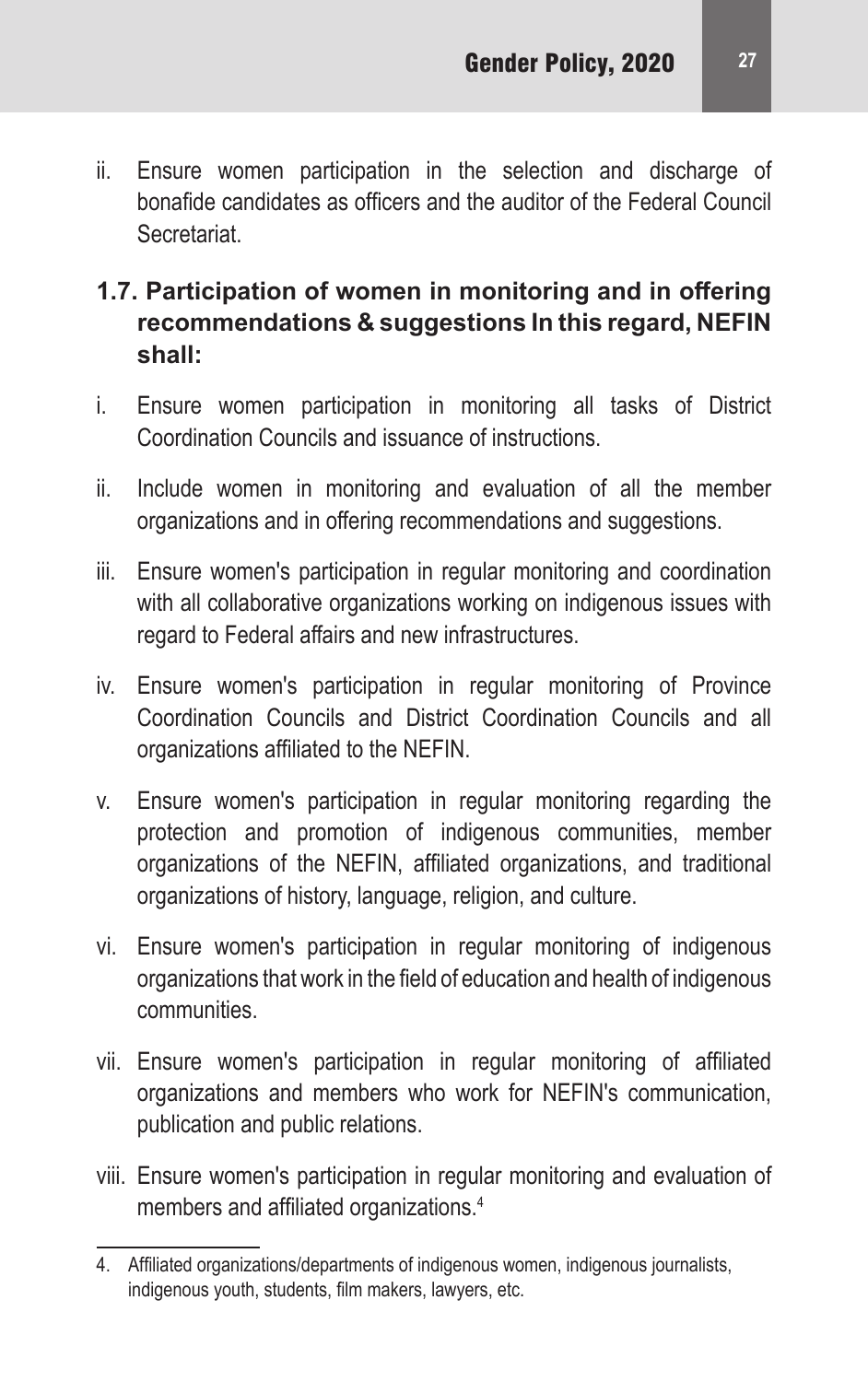- ix. Ensure women's participation in regular monitoring of NEFIN-affiliated foreign organizations.
- x. Ensure women's participation in regular monitoring of academics, advocates, human rights and research related recommended organizations, indigenous communities and members.
- xi. Ensure women's participation in regular monitoring of all organizations/ bodies that work in the field of climate change and the rights of Indigenous Peoples' land and territories and natural resources.
- xii. Ensure women's participation in monitoring and coordination of indigenous organizations associated with Foreign Division.
- xiii. Ensure women's participation in the extended subordinate branches.
- xiv. Ensure women's participation in regular monitoring, coordination, relationship building with all the collaborative organizations working on indigenous peoples' issues with regard to Federal affairs and new infrastructures.

#### **1.8. Participation of women as organizers of meetings, programs, elections and a selection candidates**

In this regard, NEINF shall:

- i. Ensure women's participation in organizing programs of different departments.
- ii. Ensure women's participation in calling meetings as per necessity.
- iii. Ensure women's participation in formulating programs and policy of divisions, departments.
- iv. Ensure women's participation as organizers of election of foreign chapter secretariats through unanimous Assembly decision or through election process.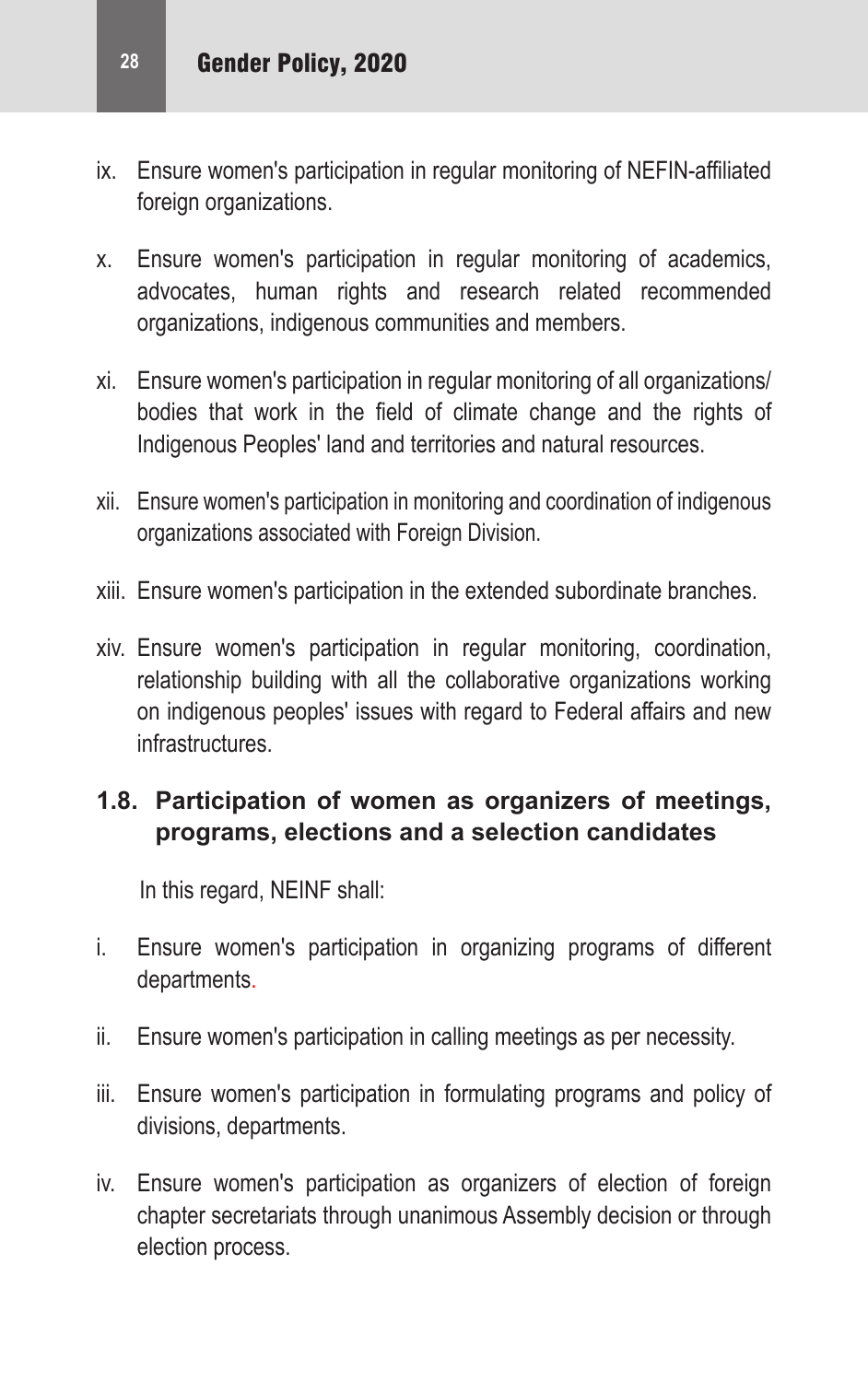- v. Ensure women's right to cast ballot in the election of General Assembly and Assembly.
- vi. Ensure women's right to file candidacy in the election to General Assembly and Assembly.

#### **1.9. Communication, knowledge and information**

In this regard, NEFIN shall:

- i. Give thoughtful consideration to the use of gender-sensitive and genderneutral language in writings (letters, electronic communication, press release, job announcement, etc.), and conversation within organization and in public domain (social media posts, group messages, interviews, meetings, colloquial and everyday language).
- ii. Follow gender-based communication styles that help develop employees' understanding of gender and NEFIN's contribution to gender equality and women's empowerment.
- iii. Prohibit the use of language, in any forms of communication or correspondence that discourages, demotivates and underestimates women's knowledge, capacity and agency.
- iv. Remain committed to producing communication materials in several languages if required from the gender perspective.

#### **4.10. Financial management**

In this regard, NEFIN shall:

- i. Integrate gender equality and women's empowerment in all its organizational procedures, including financial procedure.
- ii. Discourage gender pay gap within itself and its member organizations, and ensures equal pay for the employees of same post.
- iii. Shall include gender equality and women's empowerment activities in all its documentations and project budgets.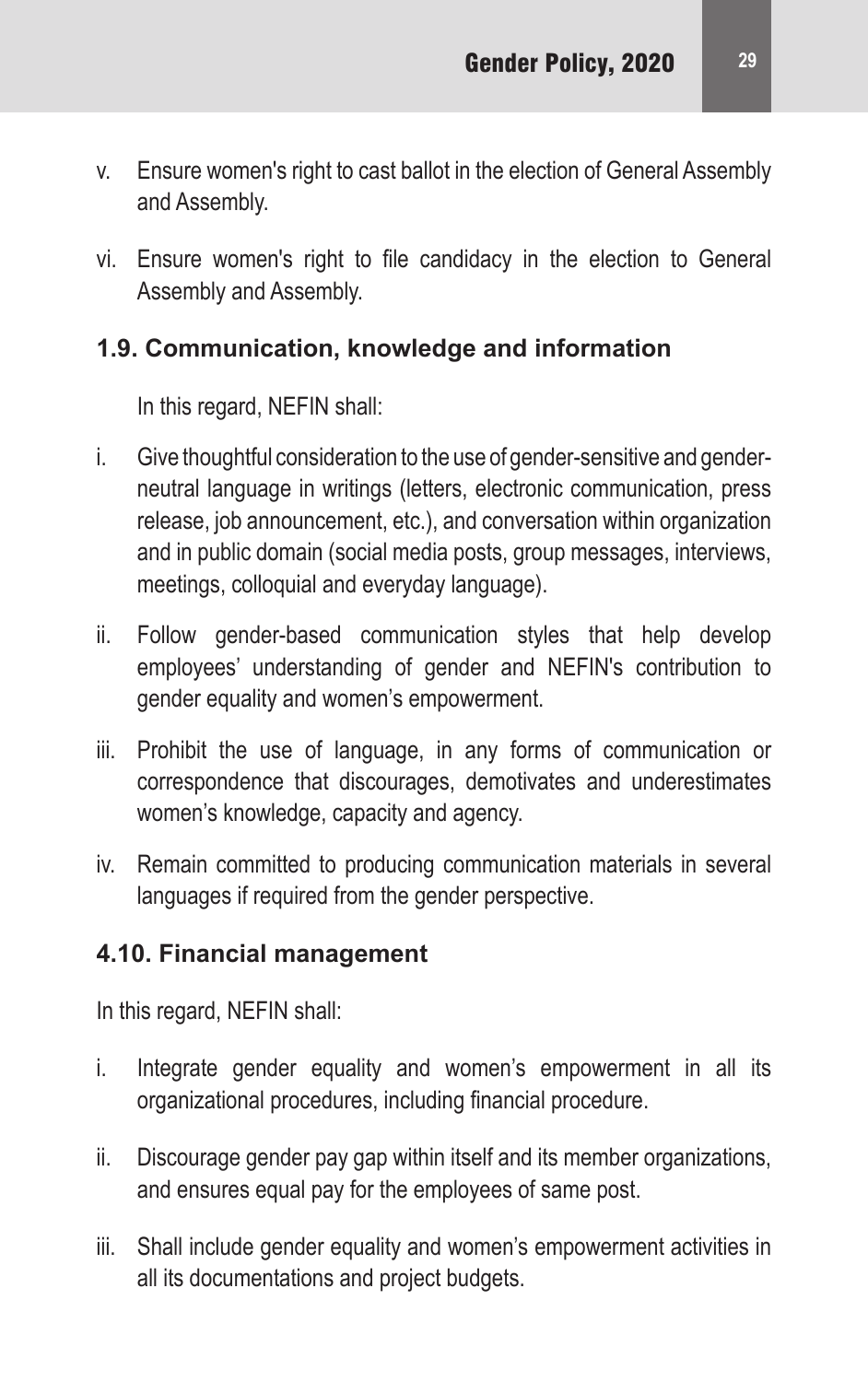- iv. Ensure allocated budget for women specific activities such as awareness programs on women's human rights, Indigenous women's rights, national and international laws and instruments.
- v. Ensure at least 33 percent of women's participation in opening and running bank accounts.

#### **4.11. Zero tolerance for VAW at the workplace**

Violence against Women (VAW) is a major obstacle in attaining equality, development and peace. Sexual harassment and physical, mental and psychological abusesare some of the forms of violence that place at the workplace.

NEFIN shall work for the prevention of all types of abuse and harassment. NEFIN shall ensure zero tolerance for all forms of gender-based violence, violence against women and sexual harassment at the workplace.

Action against sexual harassment and gender violence at workplace:

Sexual harassment at the workplace is a persistent problem. General Recommendation No. 19 of the CEDAW Committee recommends the government to impose strong penal sanctions, employ civil remedies and introduce compensatory provisions to protect women against sexual harassment at the workplace. In this regard, NEFIN shall:

- i. Ensure protection of all its female employees from any kind of sexual, derogatory remarks, requests, and intentions while taking employment decisions.
- ii. Pursuant to the Sexual Harassment at Workplace (Prevention) Act, 2015, shall work toward prevention of all types of abuse and harassment. NEFIN shall ensure zero tolerance for all forms of genderbased violence, violence against women and sexual harassment at workplace.
- iii. All staff members, members, volunteers, participants, contractors or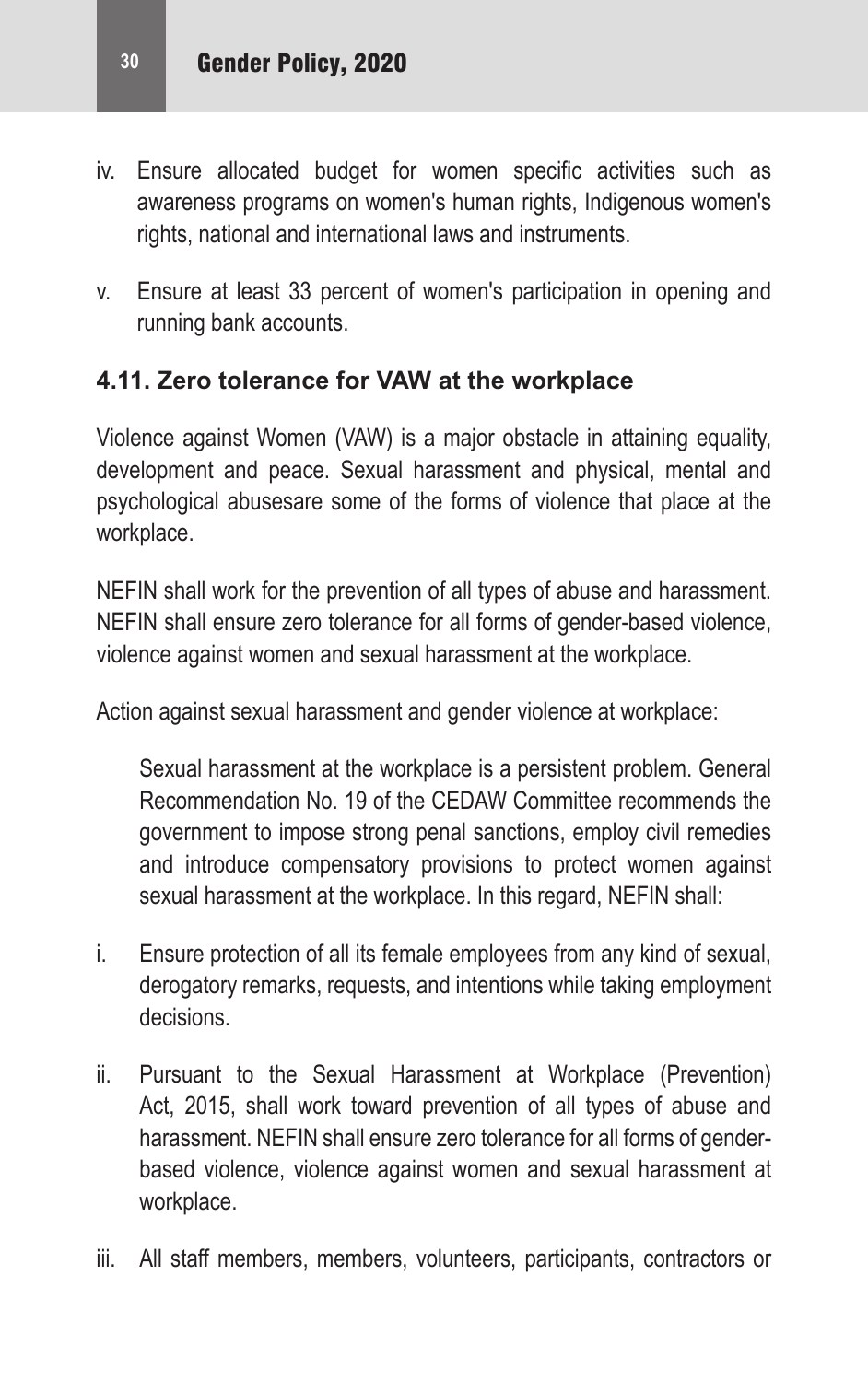any person associated with NEFIN shall be subject to penalisation policy for sexual harassment. 1414

- iv. Sexual harassment denotes any unwelcome conduct based on sex, gender, colour, age, hierarchy, economic power, geographical origin or physical disability.
- v. Some occurrences of sexual harassment include, but are not limited to:
- a. unwanted body touching with sexual intention or physically molesting a person
- b. proposal for sexual activity;
- c. obscene, evocative and offensive communication in written, verbal, gestural or any non-verbal means;
- d. staring at women with a maliciously leering intent;
- e. showing or displaying of pornographic or offensive materials, viz, posters, handouts, videos or screensavers and;

#### **f. Sexual jokes and anecdotes;**

Provided that if any such act of sexual harassment is reported,

- a) Complaints will be treated as serious and critical issue of concern and prompt action will be taken with sensitivity;
- b) Confidentiality will be highly maintained;
- c) In case of transferral, the choice of victim will be prioritised;
- d) The alleged harasser also has the right to respond fully to any form of allegations;
- e) There will be no presumptions of guilt and no determination made until a full investigation has been completed;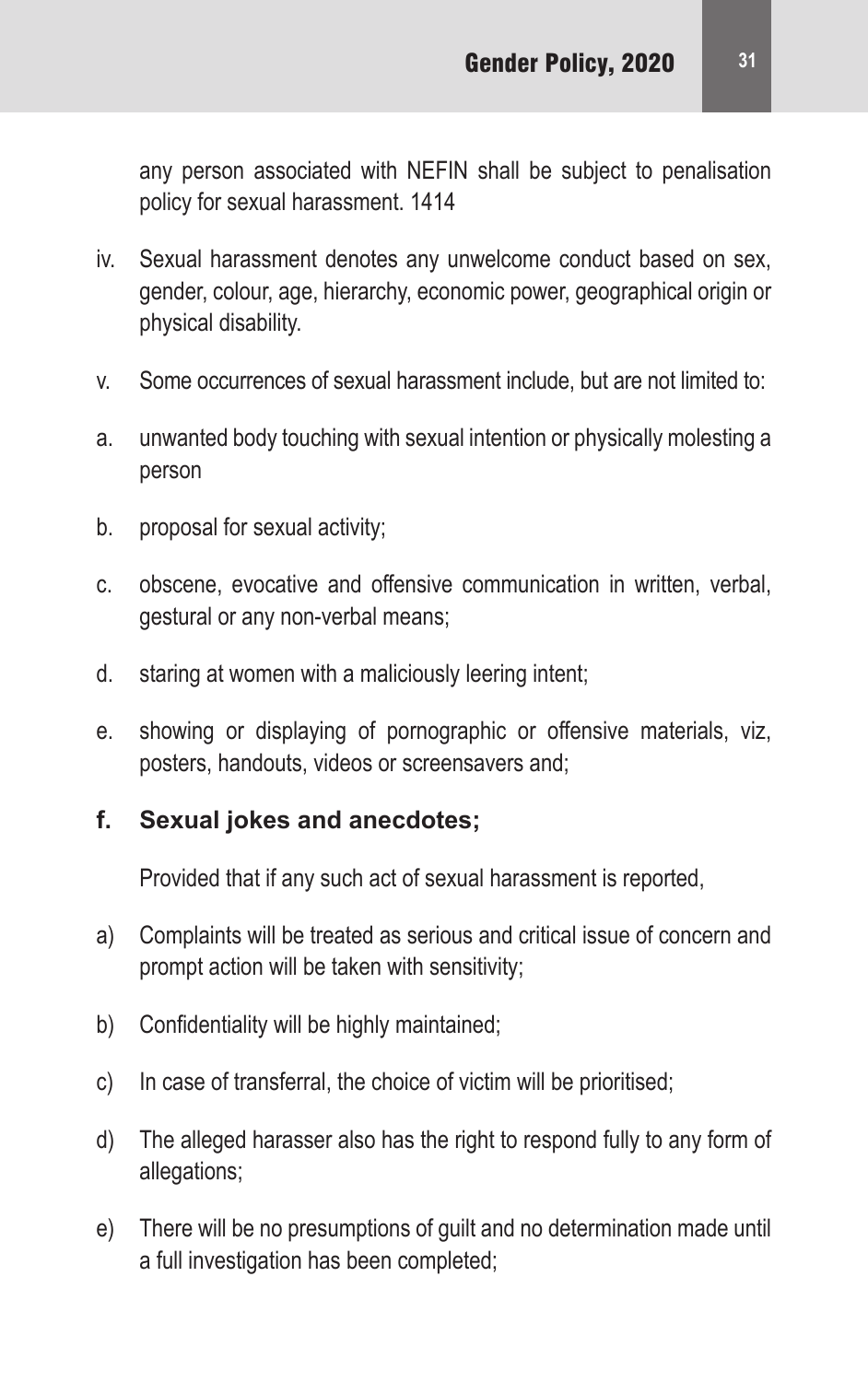- f) Consequences of committing acts of sexual harassment may include counselling, apology, dismissal, failure to promote, transfer, termination or other forms of justifiable punishment depending upon the severity and pervasiveness of the case;
- g) But, in case the complaint turns out fake, the previously alleged person will be deemed as victim and consequently the complainer will instead be punished.

#### **Where and whom to complain**

Anyone who believes that they have been sexually harassed shall be able to directly complain to the chairperson of the organisation, or drop the complaint in the complaint box or complain via electronic mail.

#### **Use of gender sensitive language**

- a. NEFIN shall ensure that its employees use gender-sensitive language among coworkers.
- b. NEFIN shall ensure that all its male staff and seniors are mindful while using the language that discomforts its female employees.

#### **4.12. Creation of enabling environment & making offices women-friendly**

- i. All the offices shall have the availability of separate and decent toilets for women with sufficient water supply, the latches and bolt in good condition and bag holder on the wall or door.
- ii. Time for office meeting shall be managed according to women's convenient time because usually morning time is difficult for women.
- iii. Women's confidence and self- esteem shall not be belittled by patronizing behavior of other male staff or seniors.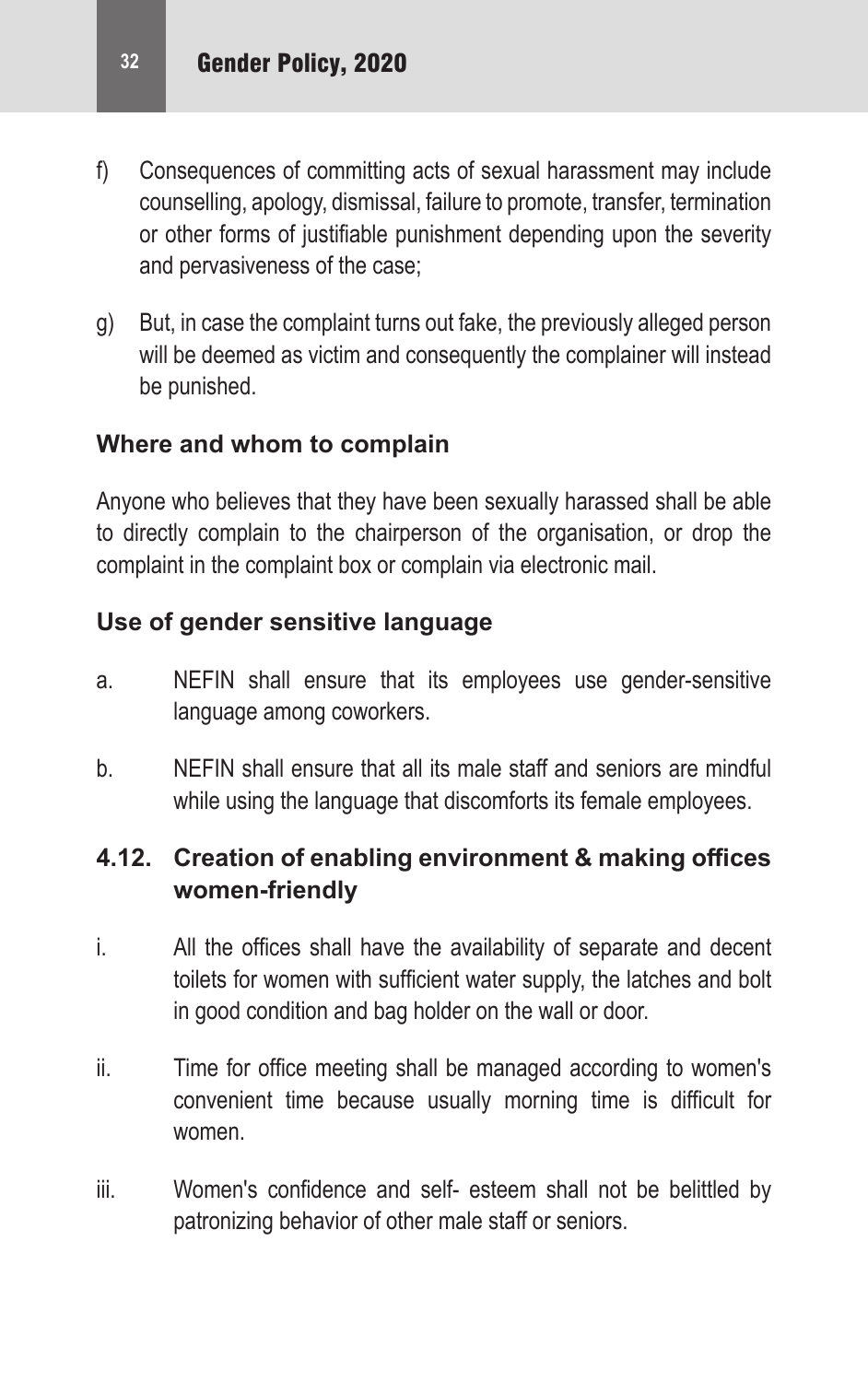#### **4.13. Provision of maternity/ paternity/ family leave**

- i. NEFIN shall provide maternity leaves as per the Labour Act and Rules (1993) with full pay for women employees.
- ii. NEFIN shall provide paternity leave to share responsibility of reproductive functioning.
- iii. NEFIN shall be committed to enhancing implementation and tracking of gender-aware and family-friendly policies for the NEFIN workforce.

#### **4.14. Child crèches/breast feeding room and break time**

NEFIN shall provide a separate and healthy room for children and also provides break time for mothers to feed milk to their child.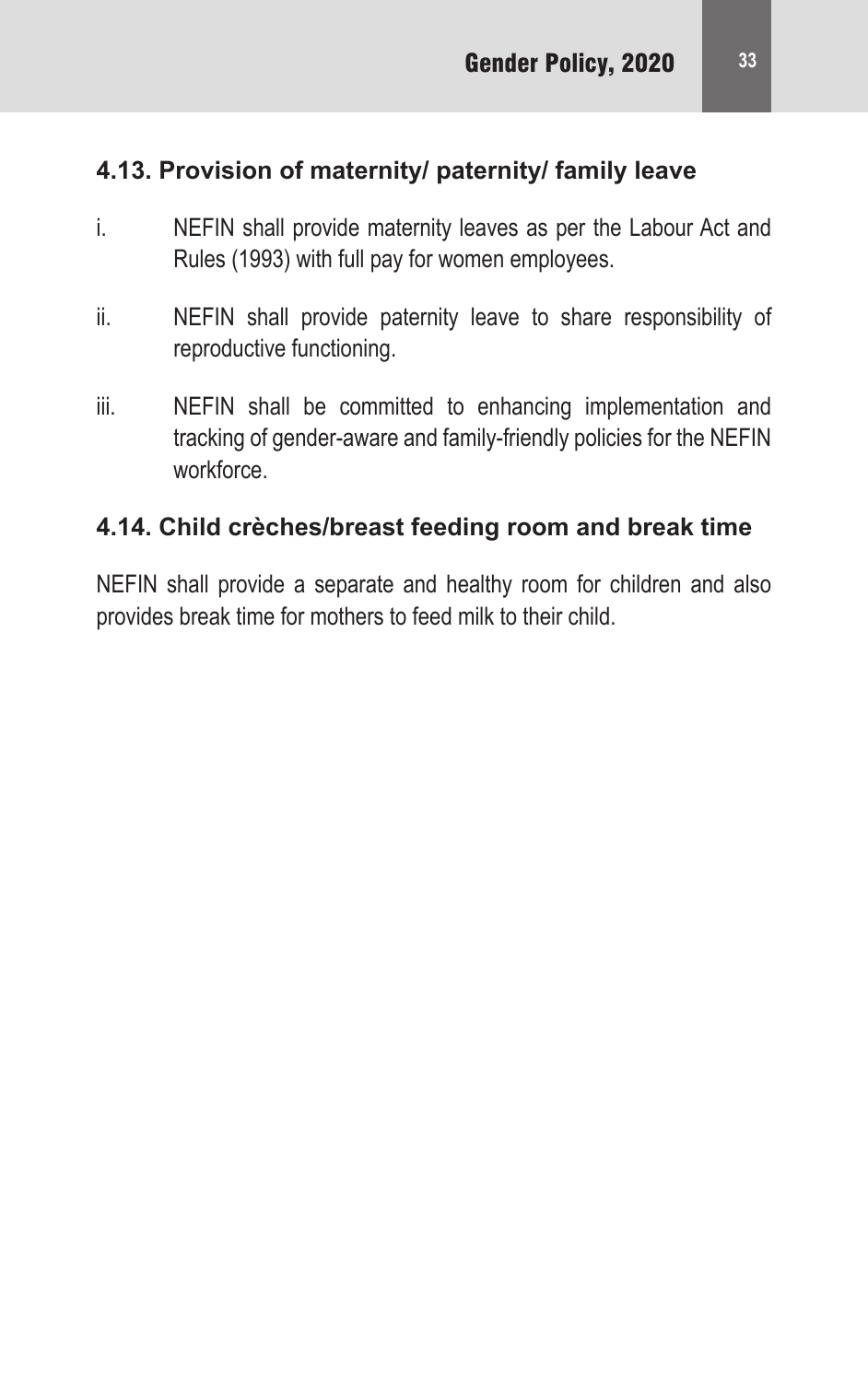#### **Part III**

#### **5. Implementation and Accountability**

- i. NEFIN's Chairperson and Secretariat members shall be accountable for the implementation of the organization's policy.
- ii. NEFIN's staff and all individuals associated with NEFIN shall be equally responsible for implementing the policy.
- iii. NEFIN's member organisations shall also be accountable for implementation this policy in case they have not formulated gender policy in line with this policy.
- iv. The Executive Director shall report on the implementation process to the Federal Council Secretariat.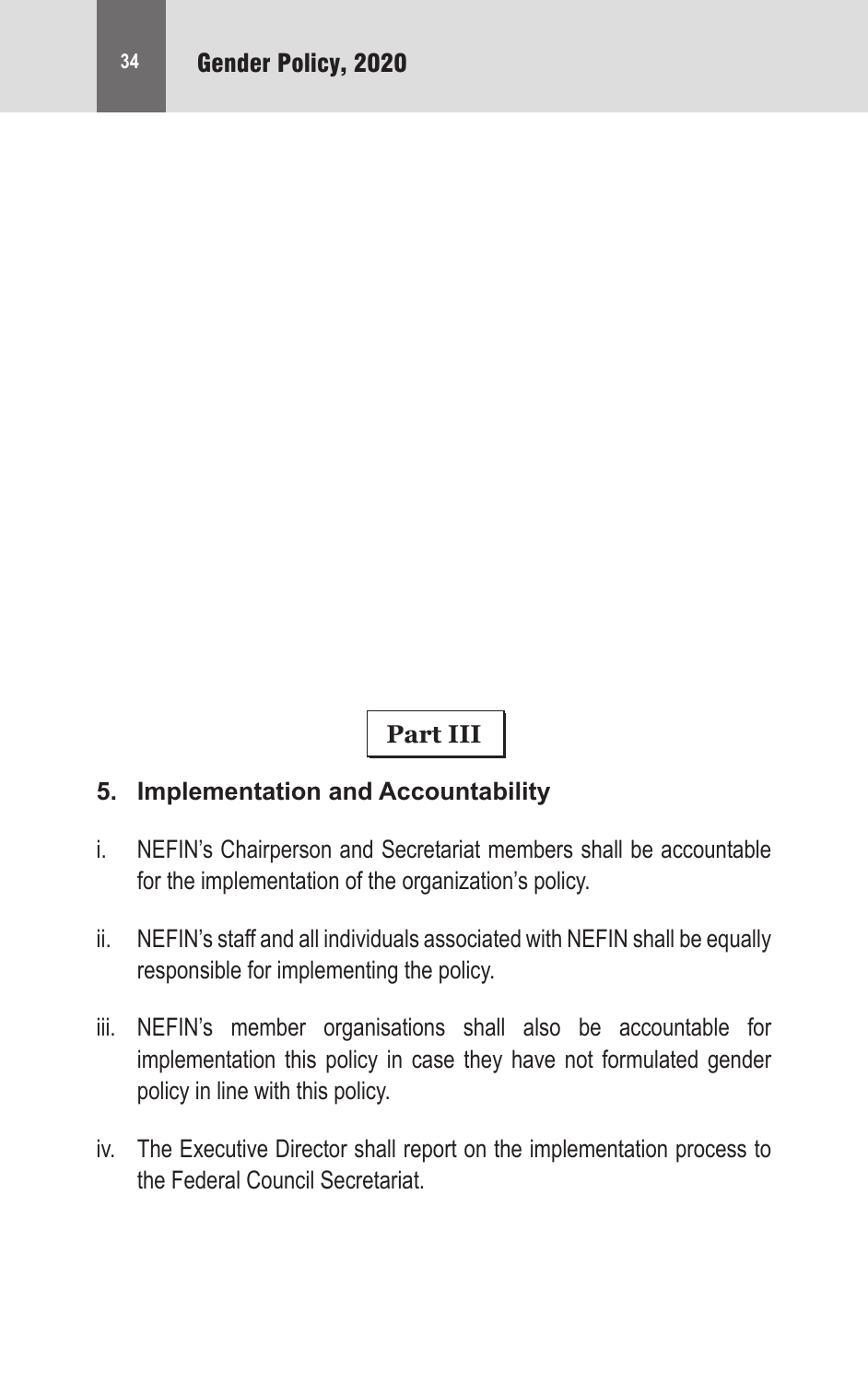#### **6. Policy and legal reforms**

NEFIN shall bear full rights to evaluate and amend Gender Policy as per necessity.All member organisations shall develop and implement gender policy in line with this policy.

#### **7. Operational definitions:**

Gender refers to socially constructed roles, responsibilities and identities of men and women as well as the power relationships between them. These gender roles and responsibilities are created in our households, families, communities, societies and cultures. Gender roles can change over time, vary within and between cultures. Gender roles can be the result of different factors such as intra-community dynamics, traditional practices and customs, socio- political status, class, ethnicity, age, and the like.

Gender discrimination operationally defined as "social discrimination against women just because a person is a woman/ girl". It implies any distinction, exclusion or restriction made on the basis of sex which has the effect or purpose of impairing or nullifying the recognition, enjoyment or exercise by women, irrespective of their marital status, on the basis of equality of men and women, of human rights and fundamental freedoms in the political, economic, social, cultural, civil or any other field.

Gender gap refers to disproportionate difference between men and women particularly as reflected in the attainment of development goals and access to resources and levels of participation. A gender gap indicates gender inequality.

Gender audit is the examination of the specific details of the programme/ project through a gender lens. It checks during programme formulation and implementation how gender issues are addressed. It is to ensure gender equity, gender equality and the empowerment of women through development intervention.

Gender equity is a means to achieve gender equality. It involves the use of temporary special measures to compensate for historical or systemic bias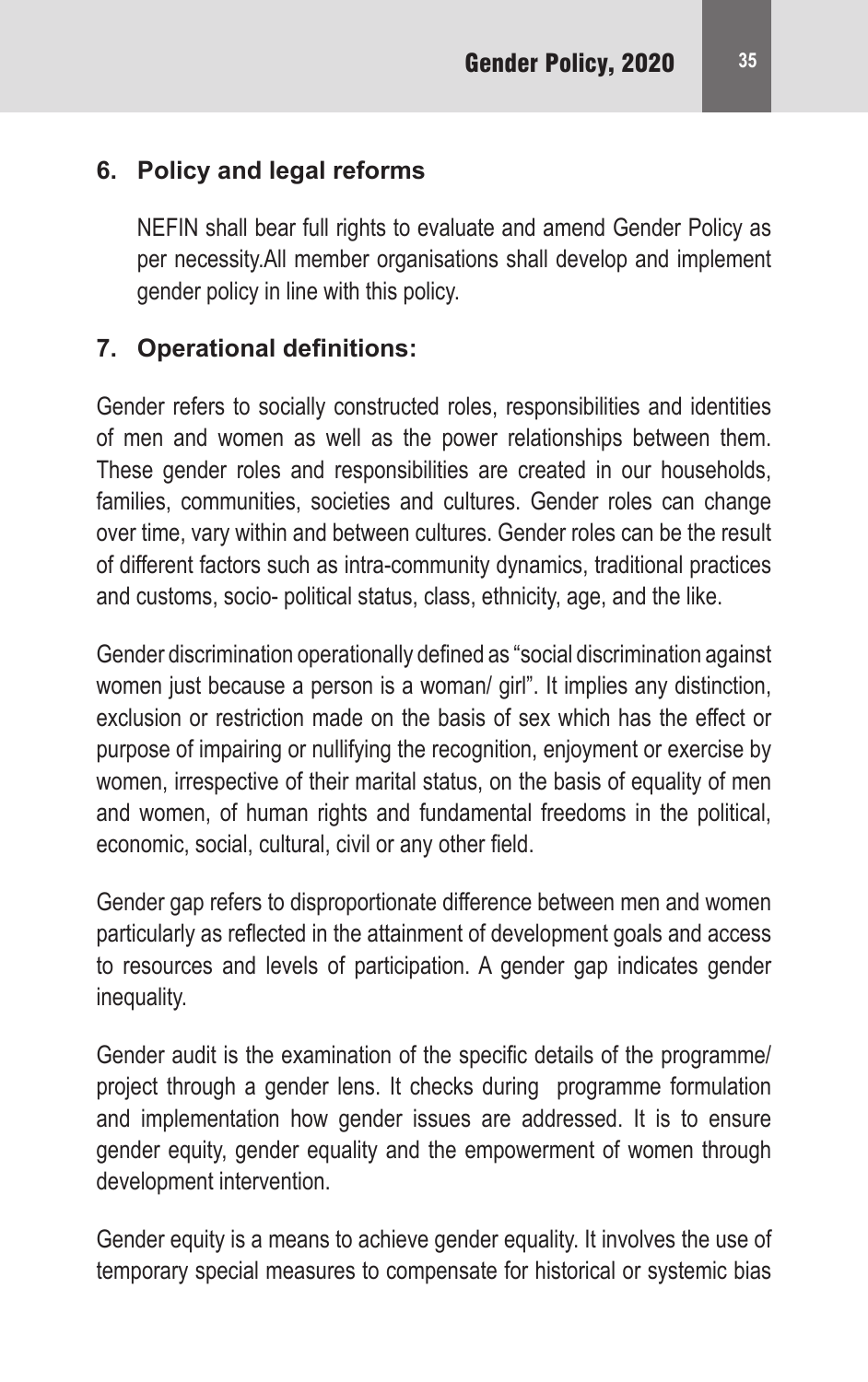or discrimination. It refers to differential treatment that is fair and positively addresses a bias or disadvantage that is due to gender roles or norms or difference between the sexes. Gender equity is measured by variables like affirmative measures such as reservation/ quota, positive discrimination, capacity development of women, enabling working environment and zero tolerance for VAW at the workplace, female staff's view for making offices women-friendly, proportion of the budget allocated for women specific activities and its use, types of activities under women's budget and practices providing priority to women.

Gender equality means the treatment of women and men as equal human beings in equality in opportunities for women and men in representation and participation. Women and men have equal conditions, treatment and opportunities for realizing their full potential, human rights and dignity, and for contributing to and benefitting fromeconomic, social, cultural and political development. It means that structures and decision-making processes neither privilege nor discriminate women or men, in all their diversity.

Sex and age disaggregated data are data that are broken down according to each person's sex and age or age group, presenting information separately for women, men, girls, boys and person with diverse gender identity, otherwise it becomes more challenging to identity real and potential inequalities.

Women empowerment refers to increasing the personal, political, social or economic strength of individuals and communities. Empowerment of women and girls concerns women and girls gaining power and control over their own lives. It involves awareness-raising, building self-confidence, expansions of choices, increased access to and control over resources and actions to transform the structures and institutions which reinforce and perpetuate gender discrimination and inequality. The core of empowerment lies in the ability of a person to control their own destiny. This implies that to be empowered women and girls must not only have equal capabilities (such as land and employment), but they must also have the agency to use these rights, capabilities, resources and opportunities to make strategic choices and decisions (such are provided through leadership opportunity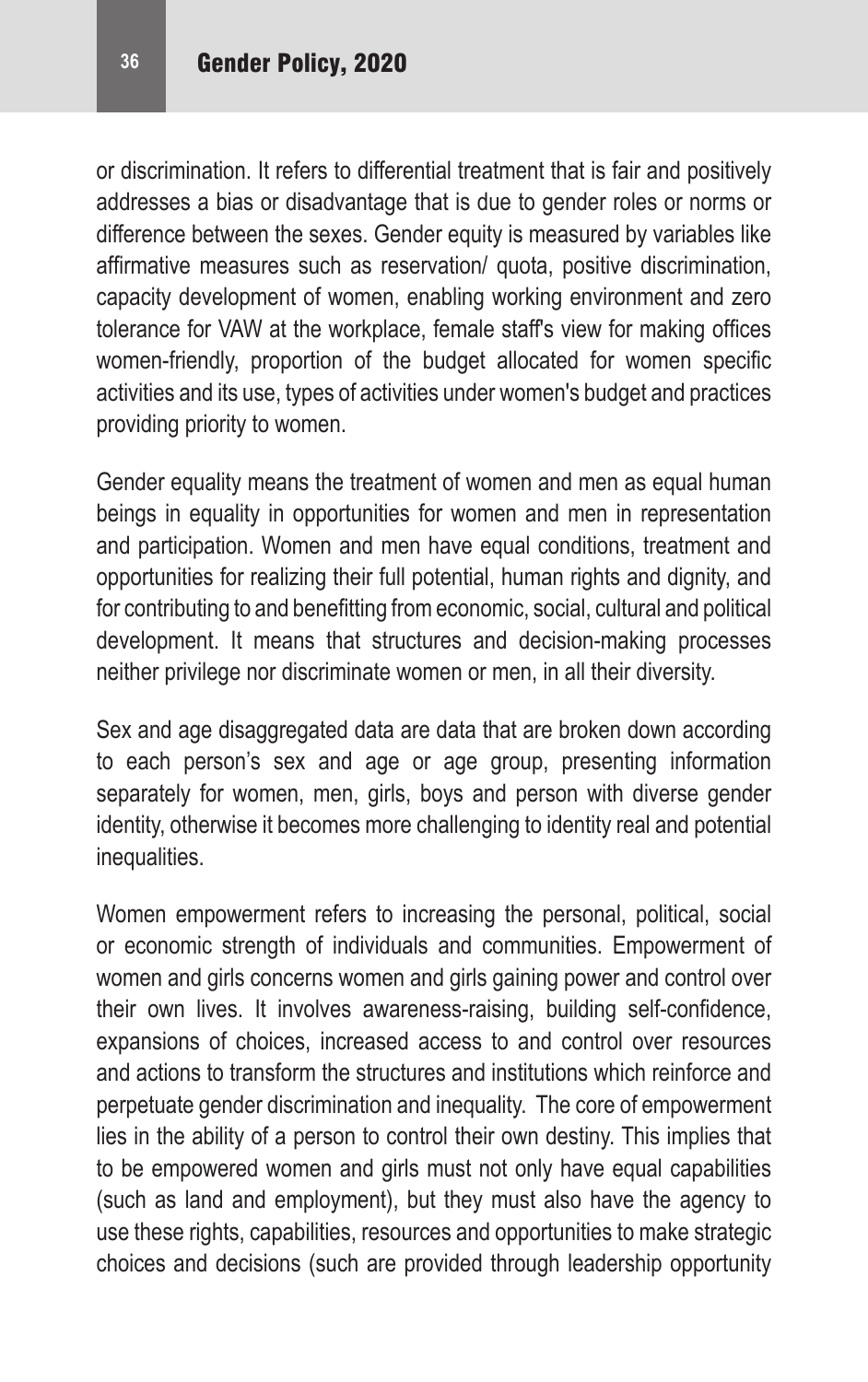and participation in political institutions).

Gender balance refers to equal participation of women and men in all areas of work (international and national staff at all levels, including at senior positions) and in programmes that agencies initiate or support (e.g. relief distribution programme). Achieving a balance in staffing patterns and creating a working environment that is conducive to a diverse workforce improves overall effectiveness of policies and programmes and enhance agencies' capacity to better serve the entire population.

Gender analysis examines how differences in gender roles, activities, needs, access to and control over resources, affects decision making power of women and men within the household, in the community and in the larger society. It guides towards realizing potentials of men, women, boys and girls that can be enhanced through development interventions leading towards empowering all members of the household and the larger society. It also examines the relationship between females and males and the constraints they face in relation to each other.

Gender responsive refers to planning, programming and budgeting by an organization that contributes to the advancement of gender equality and the organizations of women's rights. It entails identifying and reflecting needed interventions to address gender gap in all sectors and levels.

Gender mainstreaming is a strategy aimed at ensuring that both women's and men's needs, priorities and experiences are taken into account in all development panning, policies and programming. It is the strategy to access gender equality by means of implicating concerns and experiences of women, girls, men, boys and LGBTIQ+ as integral dimension of the design, implementation, monitoring and evaluation, and impact assessment of policies and programmes so that women, girls, boys, men and LGBTIQ+ benefit and inequality is not perpetuated.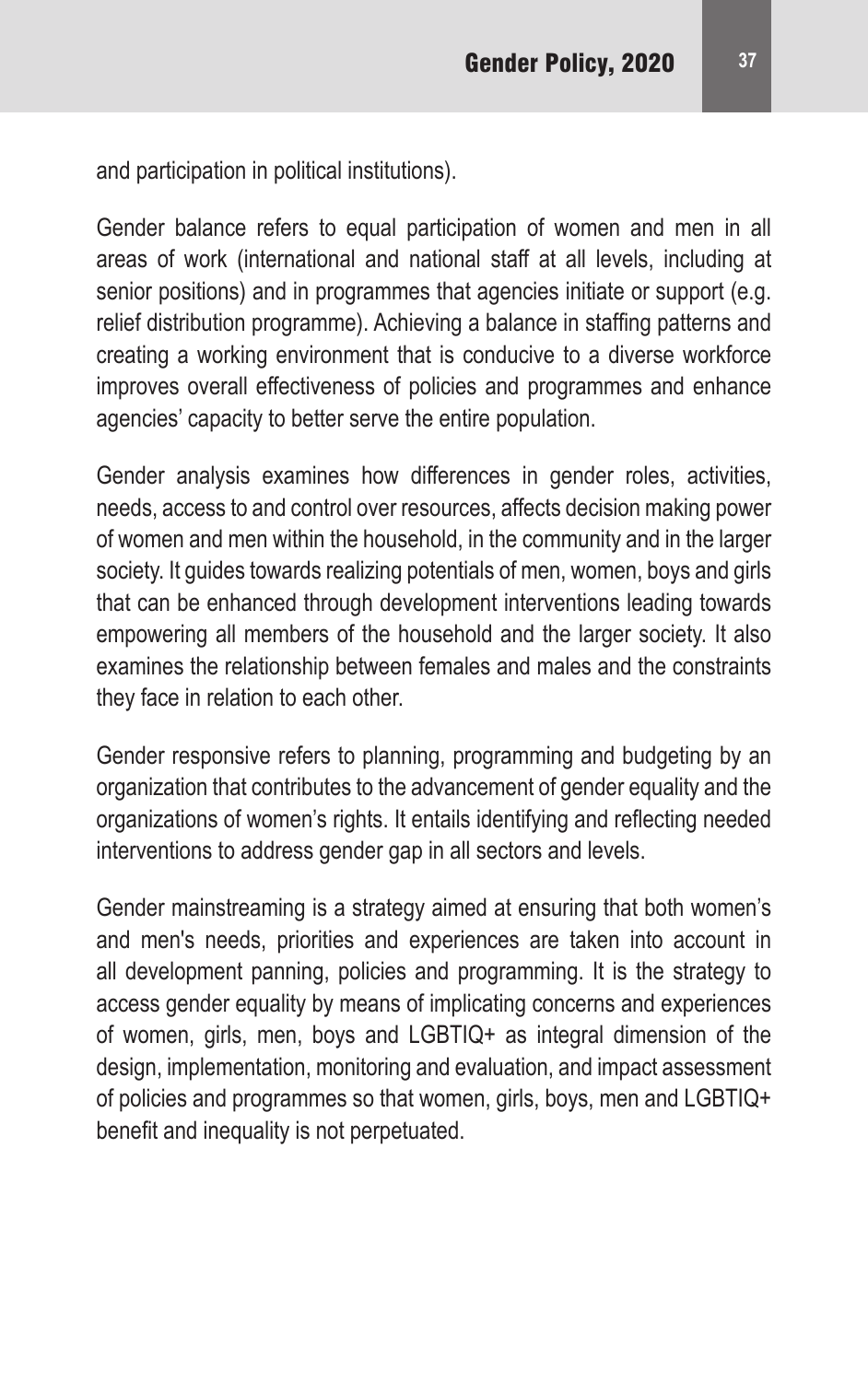# **ANNEX – I**

#### **List of 10 departments:**

- 1. Department of Organization
- 2. Department of History, Language, Religion and Research
- 3. Department of Education, Health and Research
- 4. Department of Information, Communication, Publication, and Social **Contact**
- 5. Department of Affiliated Organisation
- 6. Foreign Chapter
- 7. Department of Academics, Law, Human Rights and Research
- 8. Department of Land, Natural Resources, and Climate Change
- 9. Coordination Department of State Management and Political Parties
- 10. Department of Federal Affairs and Training